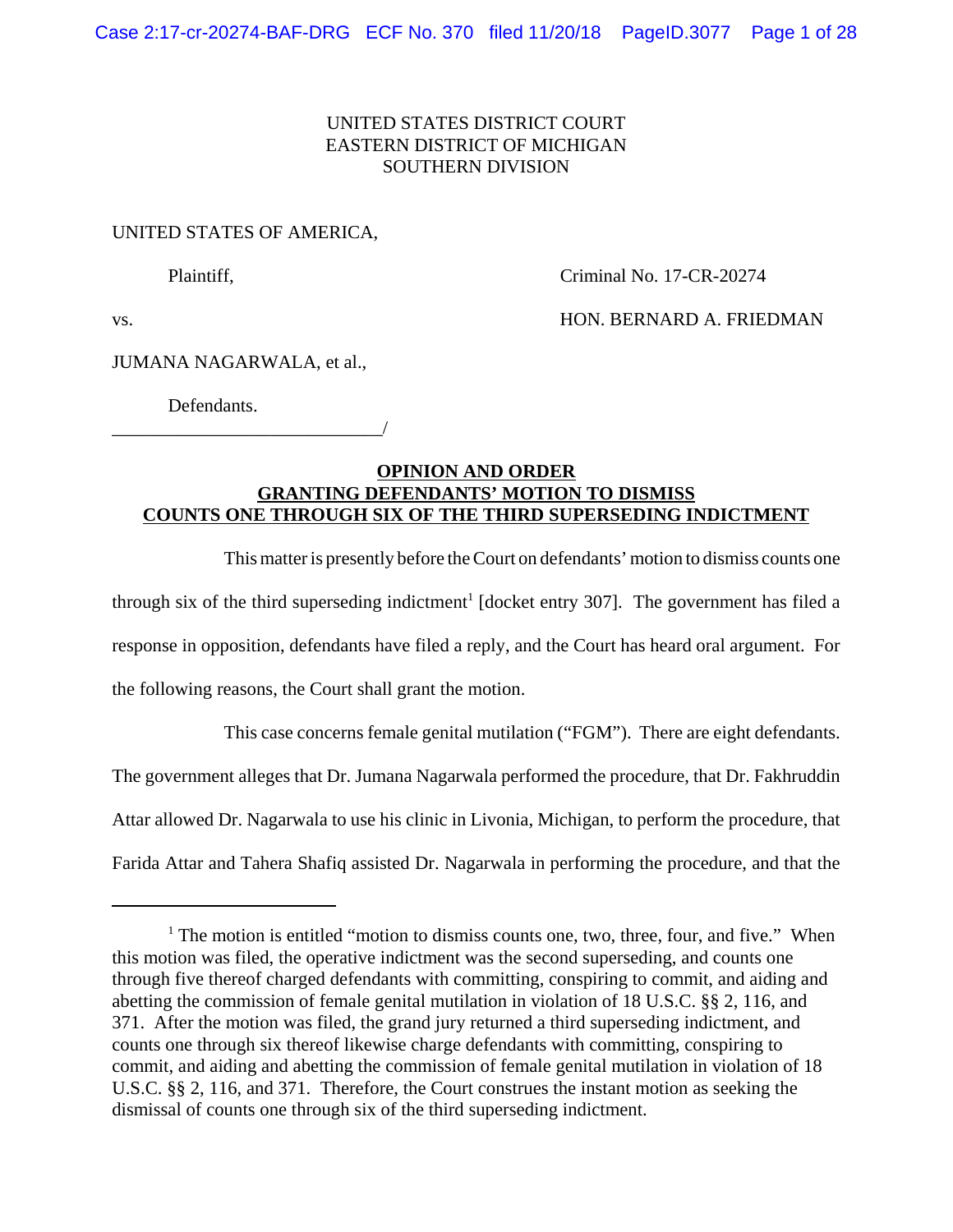other defendants (Farida Arif, Fatema Dahodwala, Haseena Halfal, and Zainab Hariyanawala), who are the mothers of the victims, brought their daughters to the clinic for the procedure. The government alleges that four of the victims are residents of Michigan, three are residents of Illinois, and two are residents of Minnesota.

Count one of the third superseding indictment charges all of the defendants with conspiracy to commit FGM, in violation of 18 U.S.C. § 371. Counts two through six charge all of the defendants with committing FGM and with aiding and abetting each other in doing so, in violation of 18 U.S.C. §§ 116<sup>2</sup> and 2. Count seven charges Dr. Nagarwala with "conspiracy to travel

(b) A surgical operation is not a violation of this section if the operation is--

> (1) necessary to the health of the person on whom it is performed, and is performed by a person licensed in the place of its performance as a medical practitioner; or

> (2) performed on a person in labor or who has just given birth and is performed for medical purposes connected with that labor or birth by a person licensed in the place it is performed as a medical practitioner, midwife, or person in training to become such a practitioner or midwife.

(c) In applying subsection  $(b)(1)$ , no account shall be taken of the effect on the person on whom the operation is to be performed of any belief on the part of that person, or any other person, that the operation is required as a matter of custom or ritual.

(d) Whoever knowingly transports from the United States and its

<sup>&</sup>lt;sup>2</sup> Section 116 states:

<sup>(</sup>a) Except as provided in subsection (b), whoever knowingly circumcises, excises, or infibulates the whole or any part of the labia majora or labia minora or clitoris of another person who has not attained the age of 18 years shall be fined under this title or imprisoned not more than 5 years, or both.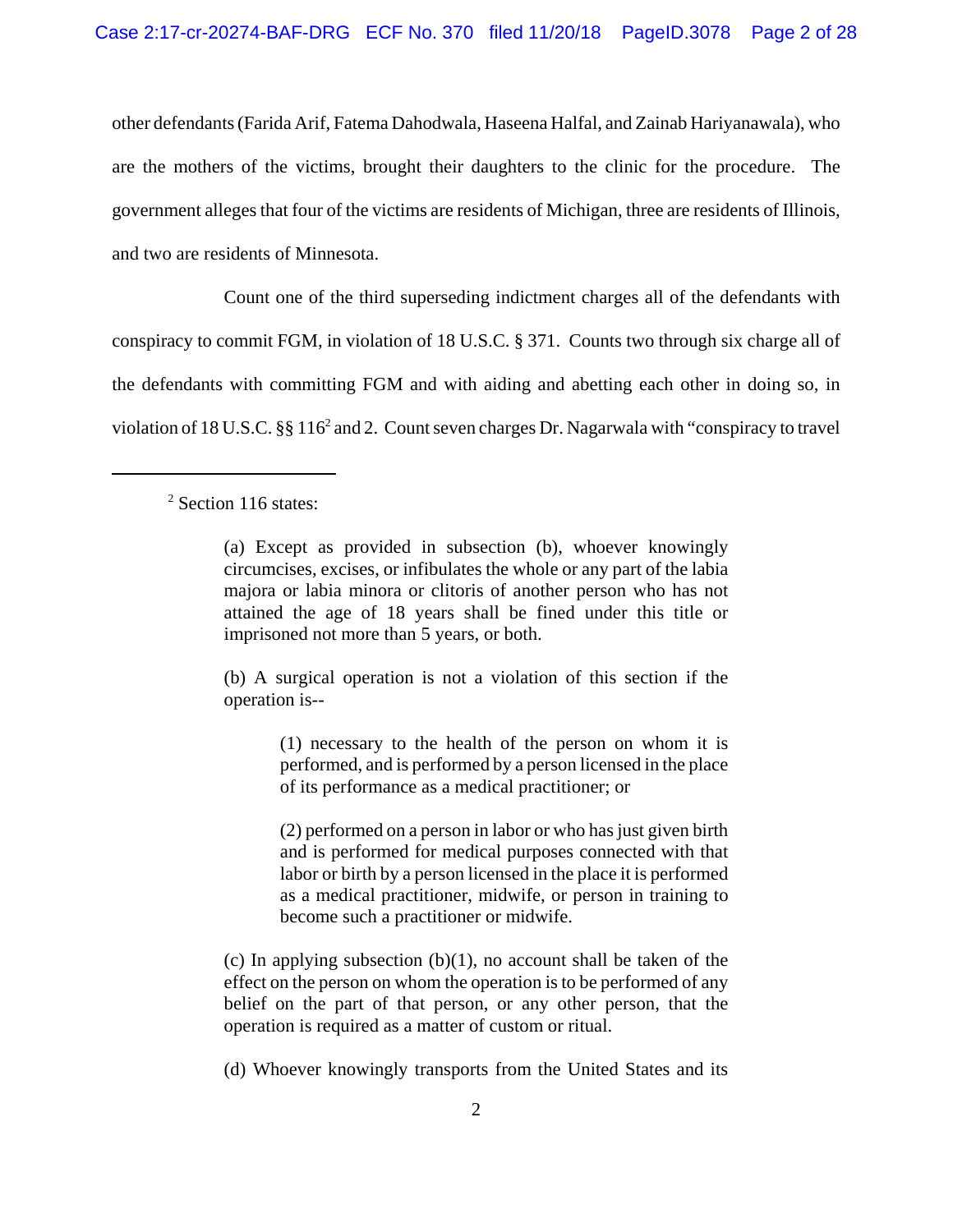with intent to engage in illicit sexual conduct," in violation of 18 U.S.C. § 2423(b). And count eight charges four of the defendants with conspiracy to obstruct an official proceeding, in violation of 18 U.S.C. § 1512(k).

# *Defendants' Motion to Dismiss*

Defendants seek dismissal of all of the FGM charges – substantive, conspiracy, and aiding and abetting – on the grounds that Congress lacked authority to enact  $\S 116(a)$  ("the FGM statute"). Defendants argue that Congress may exercise legislative authority only to the extent allowed by the Constitution, and that the only potentially applicable sources of congressional power – the Necessary and Proper Clause and the Commerce Clause<sup>3</sup> – do not grant it authority to prohibit FGM. In response, the government argues that each of these clauses independently provided Congress with the authority to enact the statute. In deciding this motion, the Court is aware that it may invalidate a federal statute "only upon a plain showing that Congress has exceeded its constitutional bounds," *United States v. Morrison*, 529 U.S. 598, 607 (2000), and that "the lack of constitutional authority to pass the act in question [must be] clearly demonstrated." *Nat'l Fed'n of*

territories a person in foreign commerce for the purpose of conduct with regard to that person that would be a violation of subsection (a) if the conduct occurred within the United States, or attempts to do so, shall be fined under this title or imprisoned not more than 5 years, or both.

<sup>&</sup>lt;sup>3</sup> Defendants also argue that Section 5 of the Fourteenth Amendment (which states that "[t]he Congress shall have power to enforce, by appropriate legislation, the provisions of this article") does not empower Congress to prohibit FGM. Defs.' Br. at 14-20. In its response brief, the government indicates that it does not rely on the Fourteenth Amendment as a basis for upholding the FGM statute. Rather, the government argues only that Congress has authority to criminalize FGM based on the Necessary and Proper Clause and the Commerce Clause; the government reserves "the right to assert other grounds in future cases, should the facts and circumstances so merit." Gov't's Resp. at 15 n.16.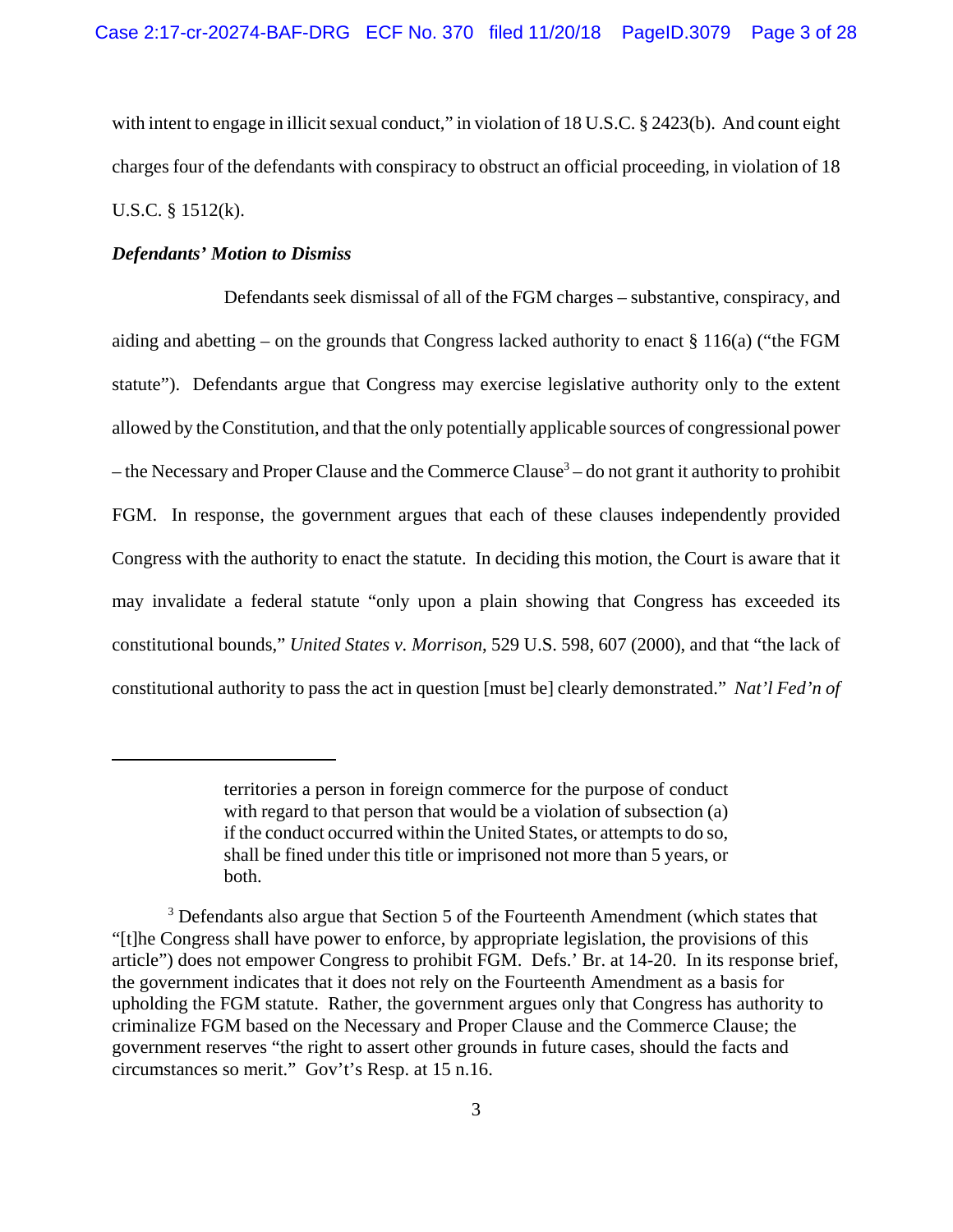*Indep. Bus. v. Sebelius*, 567 U.S. 519, 538 (2012).

## **A.** *The Necessary and Proper Clause*

Article I, Section 8, Clause 18 of the Constitution grants Congress the power

[t]o make all Laws which shall be necessary and proper for carrying into Execution the foregoing Powers, and all other Powers vested by this Constitution in the Government of the United States, or in any Department or Officer thereof.

The Necessary and Proper Clause is not an independent grant of power, but it permits Congress to legislate to carry out powers enumerated elsewhere in the Constitution. *See United States v. Comstock*, 560 U.S. 126, 134 (2010) (noting that "whether the Necessary and Proper Clause grants Congress the legislative authority to enact a particular federal statute, we look to see whether the statute constitutes a means that is rationally related to the implementation of a constitutionally enumerated power").

In the present case, the government argues that the relevant enumerated power resides in Article II, Section 2, Clause 2, which gives the President "Power, by and with the Advice and Consent of the Senate to make Treaties, provided two thirds of the Senators present concur." Congress may pass legislation to effectuate a treaty, *see, e.g., Missouri v. Holland*, 252 U.S. 416 (1920),<sup>4</sup> but only to the extent that the two are rationally related. *See United States v. Lue*, 134 F.3d 79, 84 (2nd Cir. 1998) (citing *McCulloch v. Maryland*, 17 U.S. 316 (1819)). Further, "no agreement with a foreign nation can confer power on the Congress, or on any other branch of Government,

<sup>&</sup>lt;sup>4</sup> The Court notes that two justices expressed their disagreement with this proposition in *United States v. Bond*, 572 U.S. 844, 873-82 (2014) (Scalia and Thomas, JJ., concurring) (criticizing *Holland*'s statement that "[i]f the treaty is valid there can be no dispute about the validity of the statute under Article I, § 8, as a necessary and proper means to execute the powers of the Government" as "unreasoned and citation-less").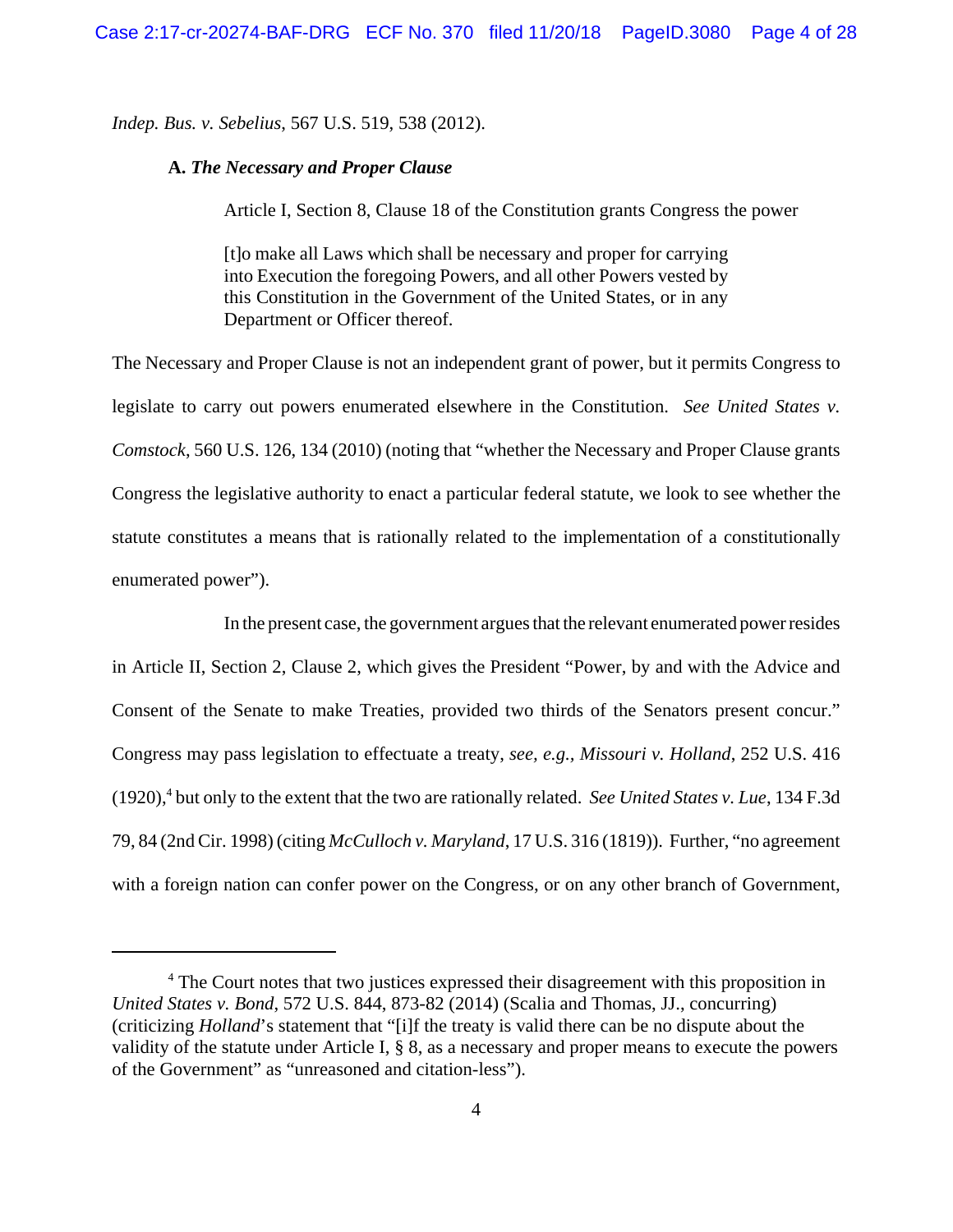which is free from the restraints of the Constitution." *Reid v. Covert*, 354 U.S. 1, 16 (1957).

 The treaty on which the government relies in the present case is the International Covenant on Civil and Political Rights ("ICCPR"),<sup>5</sup> which the Senate ratified in 1992. Specifically, the government points to two provisions of this treaty: Article 3, which calls on the signatories to "ensure the equal right of men and women to the enjoyment of all civil and political rights set forth in the present Covenant"; and Article 24, which states that "[e]very child shall have, without any discrimination as to race, colour, sex, language, religion, national or social origin, property or birth, the right to such measures of protection as are required by his status as a minor, on the part of his family, society and the State."<sup>6</sup> The government argues that Congress, by enacting the FGM statute, acted reasonably to carry out these two treaty obligations.

The Court rejects the government's argument for two reasons. First, there is no

<sup>&</sup>lt;sup>5</sup> The first 27 Articles of the ICCPR are substantive provisions; Articles 28-53 deal with reporting and enforcement mechanisms and ratification procedures. The substantive articles cover a wide range of political and civil rights, e.g., the "right of self-determination" (Art. 1), gender equality (Art. 3), the right not to be "subjected to torture or to cruel, inhuman or degrading treatment or punishment" (Art. 7), trial and detention rights (Art. 9 and 14), prohibition of debtors' prison (Art. 11), freedom of movement (Art. 12), prohibition of ex post facto laws (Art. 15), prohibition of "arbitrary or unlawful interference with . . . privacy, family, home or correspondence, [and] unlawful attacks on . . . honour and reputation" (Art. 17), freedom of conscience and expression (Art. 18 and 19), prohibition of war propaganda and hate speech (Art. 20), the right of assembly (Art. 21), "freedom of association with others, including the right to form and join trade unions" (Art. 22), "the right of men and women of marriageable age to marry and to found a family" (Art. 23), the right to "vote and to be elected at genuine periodic elections" (Art. 25), equal protection of the law (Art. 26), and the rights of ethnic, religious, and linguistic minorities (Art. 27).

<sup>&</sup>lt;sup>6</sup> Article 7 of the ICCPR, which prohibits torture and "cruel, inhuman or degrading treatment or punishment," arguably is more closely related to the FGM statute than is either Article 3 or Article 24. However, the government indicates that "[t]he U.S. has lodged a reservation to Article 7 and does not rely on this article to make its arguments here." Gov't's Br. at 19 n.18.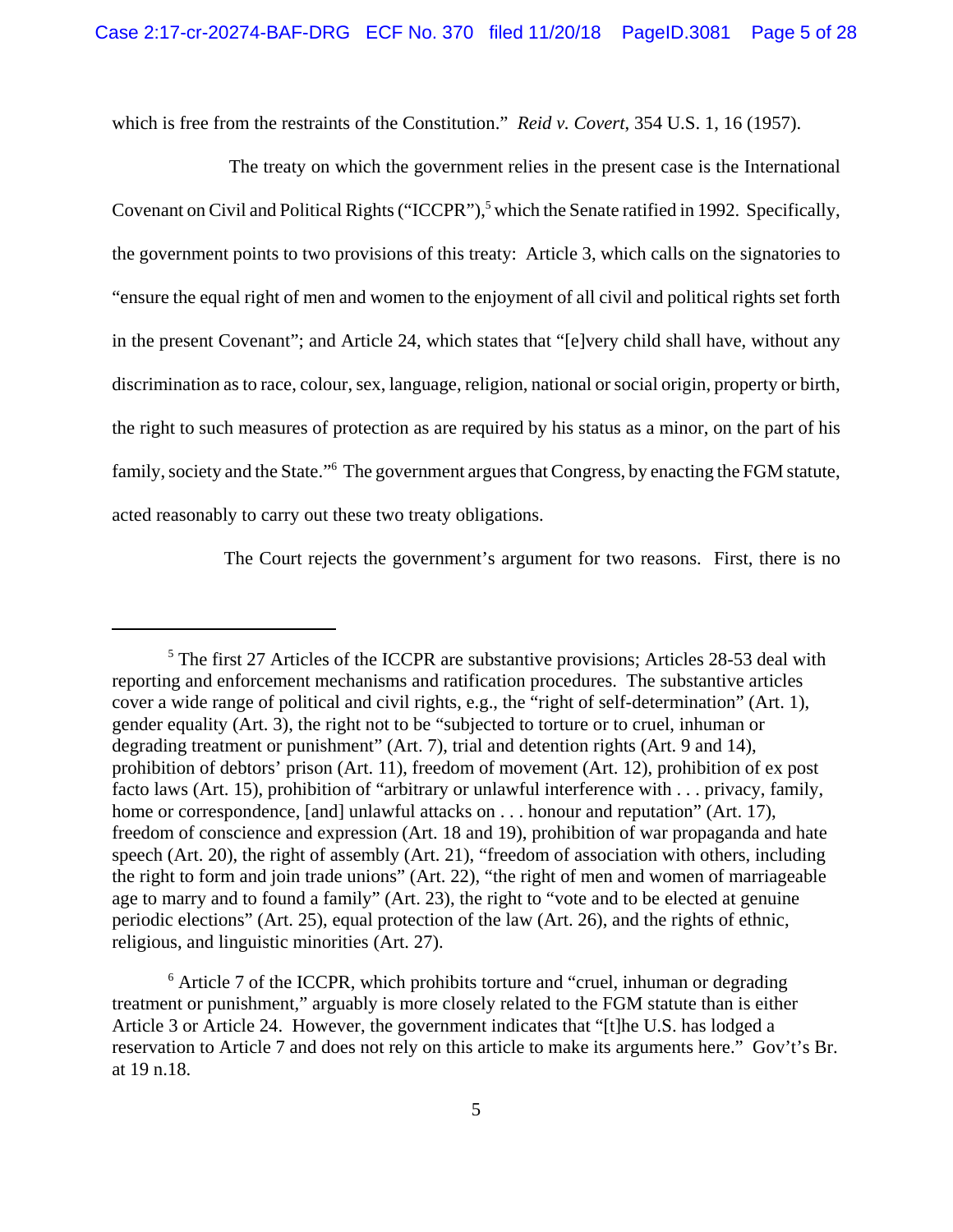rational relationship between the FGM statute and Article 3, which obligates member states "to ensure the equal right of men and women to the enjoyment of all civil and political rights set forth in the present Covenant." This article seeks to ensure equal civil and political rights (e.g., the freedom of expression, the right to participate in elections, and protections for defendants in criminal proceedings) for men and women, while the FGM statute seeks to protect girls aged seventeen and younger from a particular form of physical abuse. There is simply no rational relationship between Article 3 and the FGM statute. The latter does not effectuate the purposes of the former in any way.

The relationship between the FGM statute and Article 24 is arguably closer. As noted, that article states that "[e]very child shall have, without any discrimination as to race, colour, sex, language, religion, national or social origin, property or birth, the right to such measures of protection as are required by his status as a minor, on the part of his family, society and the State." Still, the relationship between the FGM statute and Article 24 is tenuous. Article 24 is an antidiscrimination provision, which calls for the protection of minors without regard to their race, color, sex, or other characteristics. As laudable as the prohibition of a particular type of abuse of girls may be, it does not logically further the goal of protecting children on a nondiscriminatory basis.

Second, even assuming the treaty and the FGM statute are rationally related, federalism concerns deprive Congress of the power to enact this statute. In adopting the ICCPR, each member state obligated itself to "take the necessary steps, in accordance with its constitutional processes . . . to adopt such laws or other measures as may be necessary to give effect to the rights recognized in the present Covenant." ICCPR Art. 2 ¶ 2. The constitutional processes in the United States include the important – indeed, foundational – division of authority between the states and the federal government, as recognized in the report of the Senate Committee on Foreign Relations,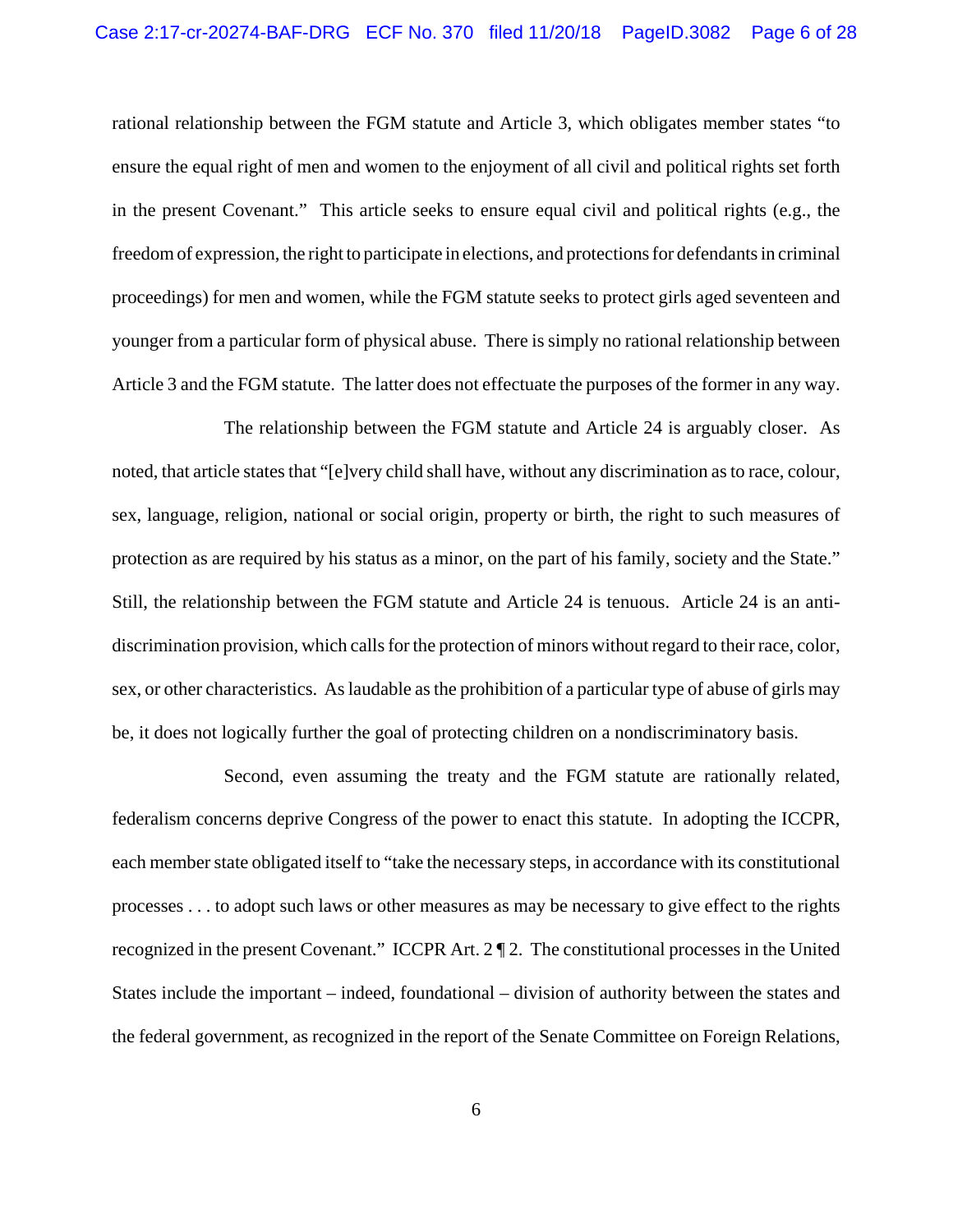which recommended that the Senate ratify this treaty subject to various reservations, understandings,

and declarations. One of these understandings was

[t]hat the United States understands that this Convention shall be implemented by the Federal Government to the extent that it exercises legislative and judicial jurisdiction over the matters covered therein, and otherwise by the state and local governments; to the extent that state and local governments exercise jurisdiction over such matters, the Federal Government shall take measures appropriate to the Federal system to the end that the competent authorities of the state or local governments may take appropriated [sic] measures for the fulfillment of the Convention.

Defs.' Ex. S at 23 (Report of the Senate Committee on Foreign Relations dated Mar. 2, 1992). This

understanding comported with one recommended by the Bush Administration, *see id.* at 9, which

offered the following explanation:

In light of Article 50 ("The provisions of the present Covenant shall extend to all parts of federal States without any limitations or exceptions"), it is appropriate to clarify that, even though the Covenant will apply to state and local authorities, it will be implemented consistent with U.S. concepts of federalism.

\* \* \*

The proposed understanding serves to emphasize domestically that there is no intent to alter the constitutional balance of authority between the State and Federal governments or to use the provisions of the Covenant to "federalize" matters now within the competence of the States.

*Id.* at 17-18.

One aspect of this constitutional balance is that the "States possess primary authority

for defining and enforcing the criminal law." *Brecht v. Abrahamson*, 507 U.S. 619, 635 (1993). In

the same vein, the Supreme Court has noted that in the area of "criminal law enforcement . . . States

historically have been sovereign," *United States v. Lopez*, 514 U.S. 548, 564 (1995), and that "[t]he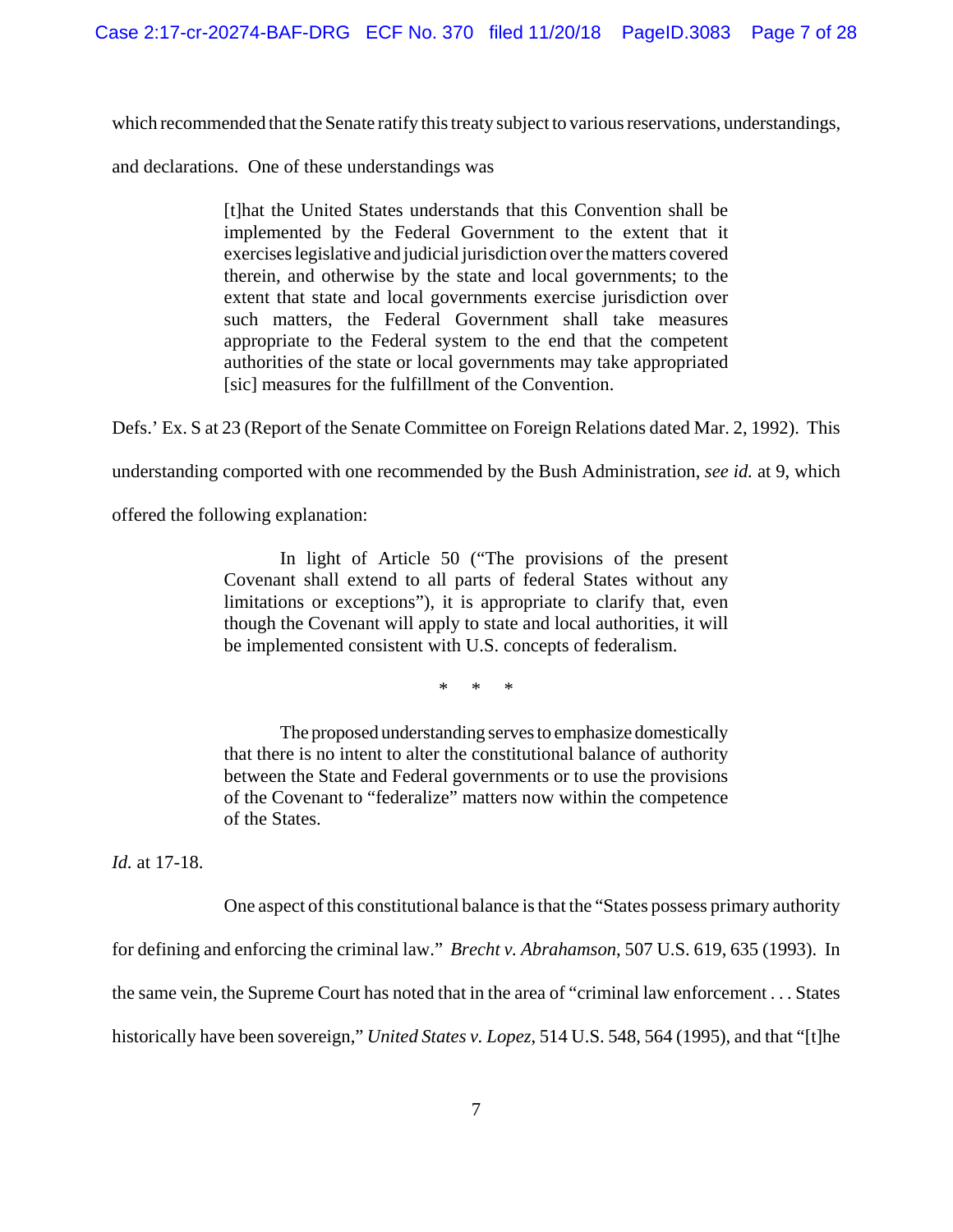Constitution . . . withhold[s] from Congress a plenary police power." *Id.* at 566. In *United States v. Morrison*, 529 U.S. 598, 615, 618 (2000), the Court noted the "Constitution's distinction between national and local authority" and that "[t]he regulation and punishment of intrastate violence . . . has always been the province of the States." Further, "we can think of no better example of the police power, which the Founders denied the National Government and reposed in the States, than the suppression of violent crime and vindication of its victims." *Id.* at 618.

In *Bond v. United States*, 572 U.S. 844 (2014), the Supreme Court commented on the interplay between Congress' authority to implement a treaty and the restraint on that authority imposed by federalism concerns. In that case, defendant was charged with violating the Chemical Weapons Convention Implementation Act, which Congress passed to effectuate the Convention on the Prohibition of the Development, Production, Stockpiling, and Use of Chemical Weapons and on Their Destruction. The Court found it unnecessary to rule on the constitutionality of the statute, as it determined that defendant's use of certain chemicals did not come within the statute's definition of a chemical weapon. Nonetheless, the Court's comments on the federalism issue bear repeating:

> There is no reason to think the sovereign nations that ratified the Convention were interested in anything like Bond's common law assault.

> Even if the treaty does reach that far, nothing prevents Congress from implementing the Convention in the same manner it legislates with respect to innumerable other matters–*observing the Constitution's division of responsibility between sovereigns and leaving the prosecution of purely local crimes to the States*. The Convention, after all, is agnostic between enforcement at the state versus federal level: It provides that "[e]ach State Party shall, in accordance with its constitutional processes, adopt the necessary measures to implement its obligations under this Convention." Art. VII(1), 1974 U.N.T.S. 331 (emphasis added); see also Tabassi, National Implementation: Article VII, in Kenyon & Feakes 205, 207 ("Since the creation of national law, the enforcement of it and the structure and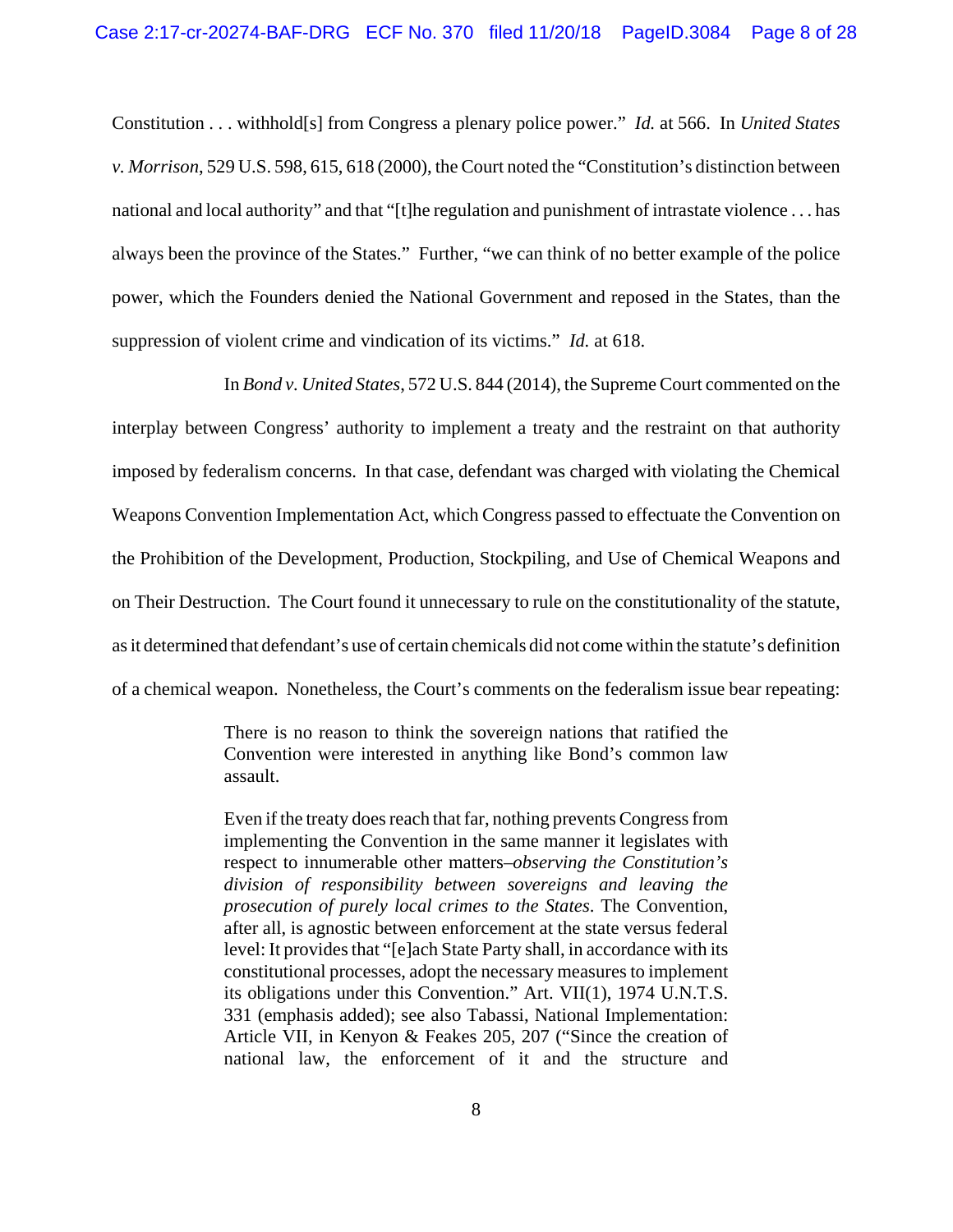administration of government are all sovereign acts reserved exclusively for [State Parties], it is not surprising that the Convention is so vague on the critical matter of national implementation.").

Fortunately, we have no need to interpret the scope of the Convention in this case. Bond was prosecuted under section 229, and the statute– unlike the Convention–must be read consistent with principles of federalism inherent in our constitutional structure.

\* \* \*

The Convention provides for implementation by each ratifying nation "in accordance with its constitutional processes." Art. VII(1), 1974 U.N.T.S. 331. As James Madison explained, the constitutional process in our "compound republic" keeps power "divided between two distinct governments." The Federalist No. 51, p. 323 (C. Rossiter ed. 1961). If section 229 reached Bond's conduct, it would mark a dramatic departure from that constitutional structure and a serious reallocation of criminal law enforcement authority between the Federal Government and the States. Absent a clear statement of that purpose, we will not presume Congress to have authorized such a stark intrusion into traditional state authority.

*Id.* at 856, 866 (emphasis added). Characteristically, Justice Scalia's concurring opinion made the

argument somewhat more pointedly:

*Holland* places Congress only one treaty away from acquiring a general police power.

The Necessary and Proper Clause cannot bear such weight. As Chief Justice Marshall said regarding it, no "great substantive and independent power" can be "implied as incidental to other powers, or used as a means of executing them." *McCulloch v. Maryland*, 4 Wheat. 316, 411, 4 L.Ed. 579 (1819); see Baude, Rethinking the Federal Eminent Domain Power, 122 Yale L.J. 1738, 1749–1755 (2013). *No law that flattens the principle of state sovereignty, whether or not "necessary," can be said to be "proper."* As an old, well-known treatise put it, "it would not be a proper or constitutional exercise of the treaty-making power to provide that Congress should have a general legislative authority over a subject which has not been given it by the Constitution." 1 W. Willoughby, The Constitutional Law of the United States § 216, p. 504 (1910).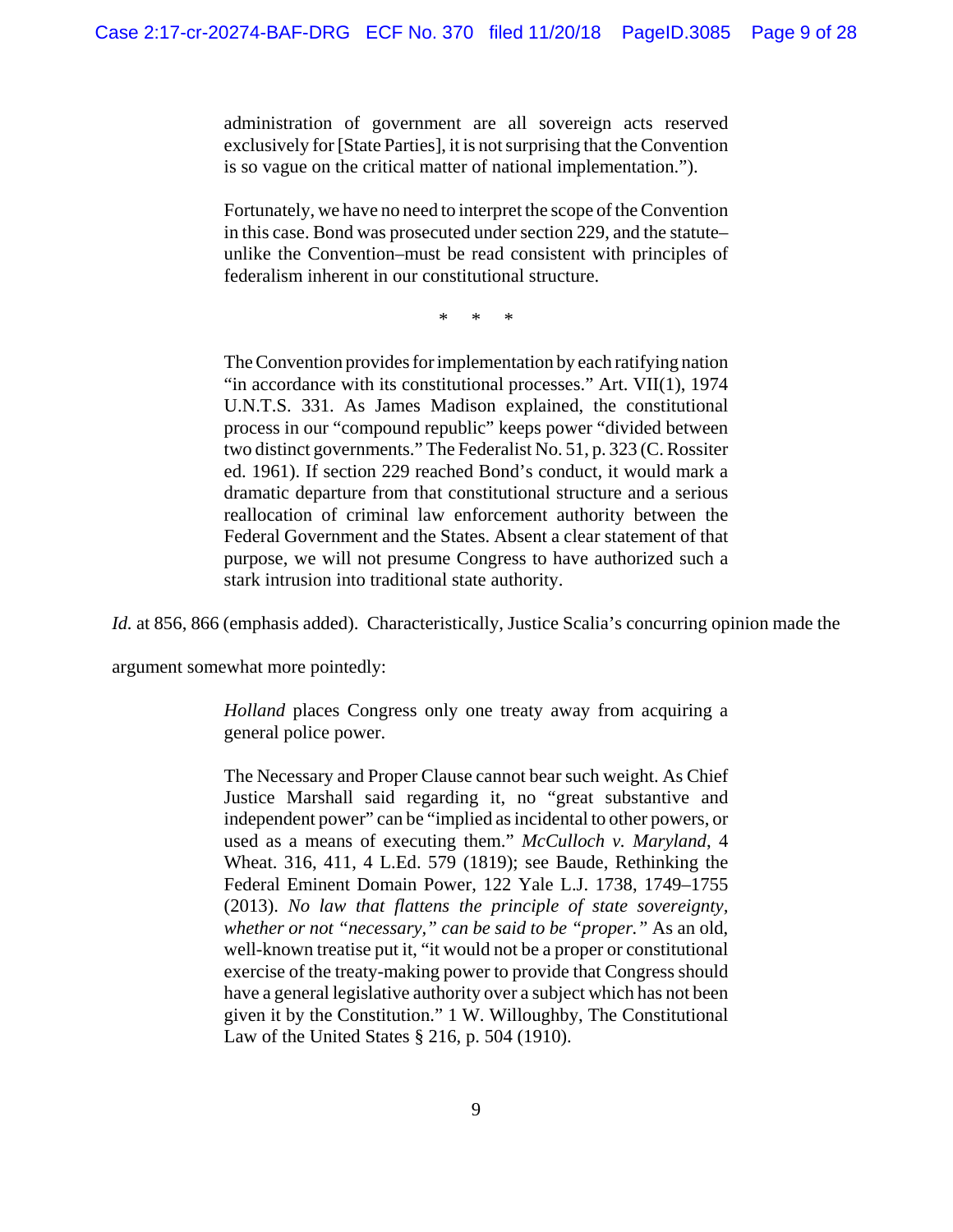*Id.* at 879 (Scalia, J., concurring in the judgment) (emphasis added; footnotes omitted).

Application of these principles to the present case leads to the conclusion that Congress overstepped its bounds by legislating to prohibit FGM. Like the common law assault at issue in *Bond*, FGM is "local criminal activity" which, in keeping with longstanding tradition and our federal system of government, is for the states to regulate, not Congress. *Id.* at 848. Therefore, even accepting the government's contention that the criminal punishment of FGM is rationally related to the cited articles of the ICCPR, federalism concerns and the Supreme Court's statements regarding state sovereignty in the area of punishing crime – and the federal government's lack of a general police power – prevent Congress from criminalizing FGM. "[T]he principle that [t]he Constitution created a Federal Government of limited powers, while reserving a generalized police power to the States is deeply ingrained in our constitutional history." *Morrison*, 529 U.S. at 618 n.8 (internal quotation marks omitted). The FGM statute cannot be sustained under the Necessary and Proper Clause.

#### **B.** *The Commerce Clause*

The government also argues that the Commerce Clause empowered Congress to criminalize FGM. Article I, Section 8, Clause 3 of the Constitution grants Congress the power "[t]o regulate Commerce with foreign Nations, and among the several States, and with the Indian Tribes." When Congress' authority to legislate under this Clause is challenged, the test is whether "a rational basis exists" for concluding that the activity being regulated "substantially affect[s] interstate commerce." *Gonzales v. Raich*, 545 U.S. 1, 22 (2005).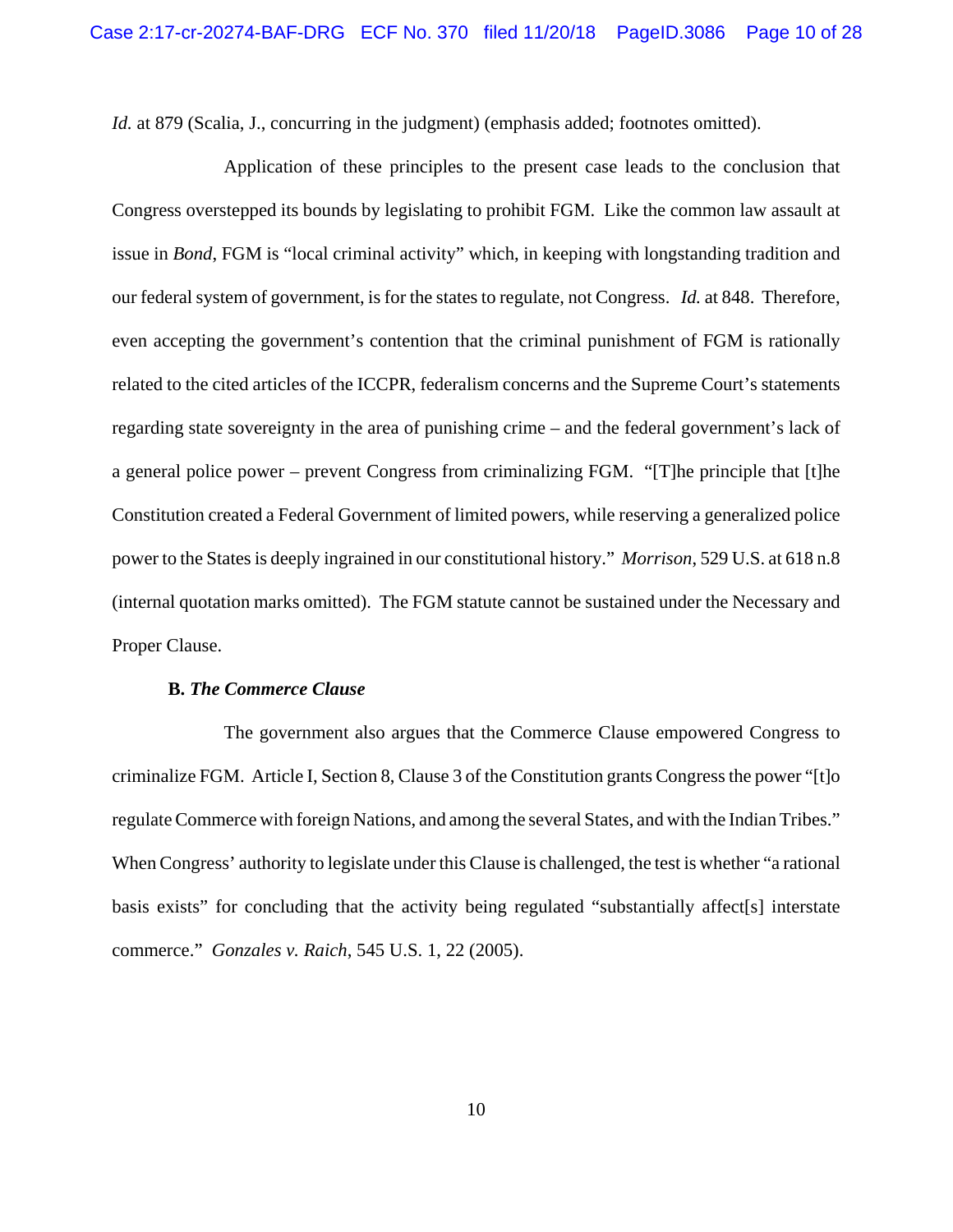# **1.** *Review of the Case Law*

Many cases have analyzed the issue of congressional power, and its limits, under the Commerce Clause. Of the many such cases cited by the parties, in chronological order the Court finds those that follow to be the most instructive.

In *Wickard v. Filburn*, 317 U.S. 111 (1942), an Ohio farmer grew more wheat than was permitted under the Agricultural Adjustment Act. The purpose of the statute "as related to wheat is to control the volume moving in interstate and foreign commerce in order to avoid surpluses and shortages and the consequent abnormally low or high wheat prices and obstructions to commerce." *Id.* at 115. Filburn was permitted to grow wheat on 11.1 acres, but he did so on 23 acres. He was fined for the 239 bushels he harvested on the excess acreage. Instead of paying, Filburn brought suit to enjoin enforcement of this fine, arguing that the statute was unconstitutional because it reached not only wheat that was sold on the open market but also wheat intended "wholly for consumption on the farm," which, he contended, had at most an indirect effect on interstate commerce. *Id.* at 118.

The Supreme Court rejected this argument because even if Filburn consumed the excess wheat himself (e.g., for making flour or feeding his livestock or planting the next crop), his doing so affected the overall wheat market, and this undermined Congress' efforts to stabilize prices and supply, as those efforts depended on accurate predictions about the total wheat production and consumption each year. "That [Filburn's] own contribution to the demand for wheat may be trivial by itself is not enough to remove him from the scope of federal regulation where, as here, his contribution, taken together with that of many others similarly situated, is far from trivial." *Id.* at 127-28. That is, "even if [Filburn's] activity be local and though it may not be regarded as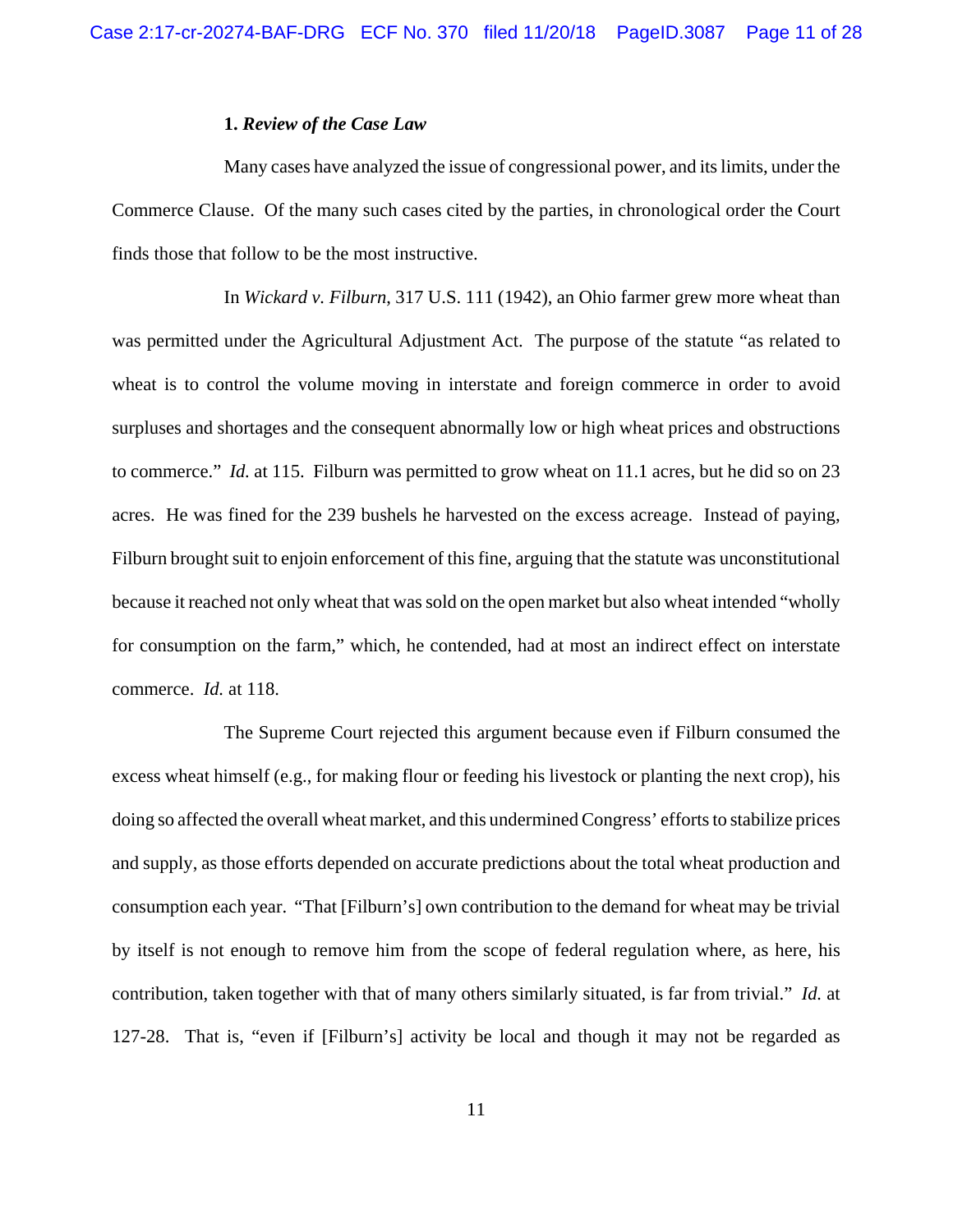commerce, it may still, whatever its nature, be reached by Congress if it exerts a substantial economic effect on interstate commerce." *Id.* at 125.

In *Perez v. United States*, 402 U.S. 146 (1971), defendant was convicted of loan sharking under the Consumer Credit Protection Act. He challenged the statute on Commerce Clause grounds, arguing that "all that is involved in loan sharking is a traditionally local activity." *Id.* at 156-57. The Supreme Court rejected this argument because "[w]here the class of activities is regulated and that class is within the reach of federal power, the courts have no power to excise, as trivial, individual instances of the class." *Id.* at 154. Further, "[e]xtortionate credit transactions, though purely intrastate, may in the judgment of Congress affect interstate commerce." *Id.* The Court noted the extensive congressional findings showing the "tie-in between local loan sharks and interstate crime." *Id.* at 155. Congress found that "loan sharking [is] the second largest source of revenue for organized crime," that "organized crime takes over \$350 million a year from America's poor through loan-sharking alone," and that such money "serve[s] as a source of funds to bookmakers, narcotics dealers, and other racketeers." *Id.* at 155-56. The Court reasoned that based on these findings, Congress could regulate local loan sharking because it is part of "organized interstate crime." *Id.* at 157.

In *United States v. Lopez*, 514 U.S. 548 (1995), defendant brought a gun to his high school. He was convicted of possessing a firearm at a school, in violation of the Gun-Free School Zones Act. The Supreme Court vacated the conviction because Congress lacked authority under the Commerce Clause to enact the statute. The Court began by identifying

> three broad categories of activity that Congress may regulate under its commerce power. First, Congress may regulate the use of the channels of interstate commerce. Second, Congress is empowered to regulate and protect the instrumentalities of interstate commerce, or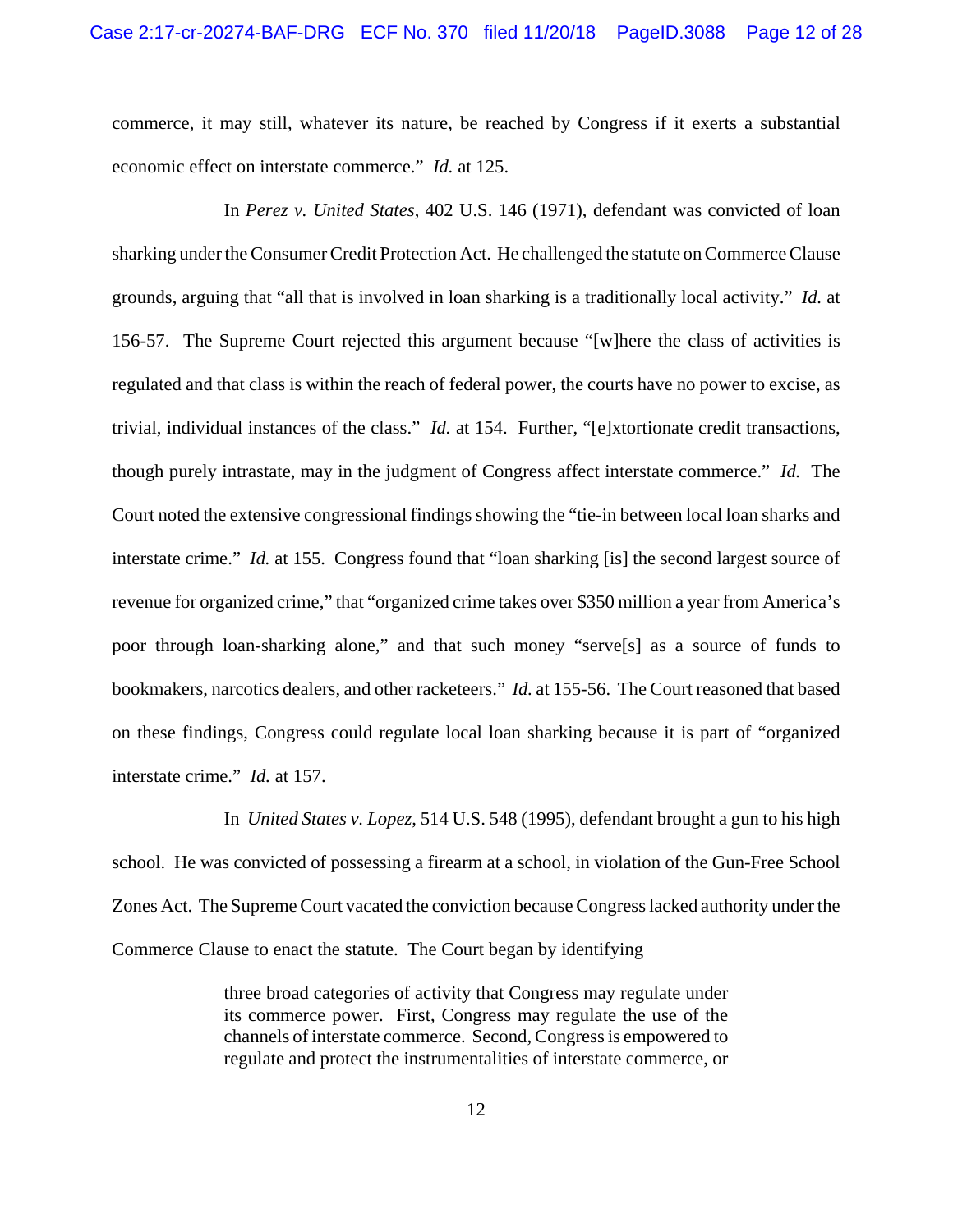persons or things in interstate commerce, even though the threat may come only from intrastate activities. Finally, Congress' commerce authority includes the power to regulate those activities having a substantial relation to interstate commerce, i.e., those activities that substantially affect interstate commerce.

*Id.* at 558-59 (citations omitted). The Court noted that only the third category applied in that case.

The parties in the present case likewise agree that only the third category applies. As to this

category, "the proper test requires an analysis of whether the regulated activity 'substantially affects'

interstate commerce." *Id.* at 559. "Where economic activity substantially affects interstate

commerce, legislation regulating that activity will be sustained." *Id.* at 560.

The Court found no merit in the government's explanation as to how possession of

a gun at a school substantially affects interstate commerce:

The Government's essential contention . . . is that we may determine here that  $\S 922(q)$  is valid because possession of a firearm in a local school zone does indeed substantially affect interstate commerce. The Government argues that possession of a firearm in a school zone may result in violent crime and that violent crime can be expected to affect the functioning of the national economy in two ways. First, the costs of violent crime are substantial, and, through the mechanism of insurance, those costs are spread throughout the population. Second, violent crime reduces the willingness of individuals to travel to areas within the country that are perceived to be unsafe. The Government also argues that the presence of guns in schools poses a substantial threat to the educational process by threatening the learning environment. A handicapped educational process, in turn, will result in a less productive citizenry. That, in turn, would have an adverse effect on the Nation's economic well-being. As a result, the Government argues that Congress could rationally have concluded that § 922(q) substantially affects interstate commerce.

We pause to consider the implications of the Government's arguments. The Government admits, under its "costs of crime" reasoning, that Congress could regulate not only all violent crime, but all activities that might lead to violent crime, regardless of how tenuously they relate to interstate commerce. Similarly, under the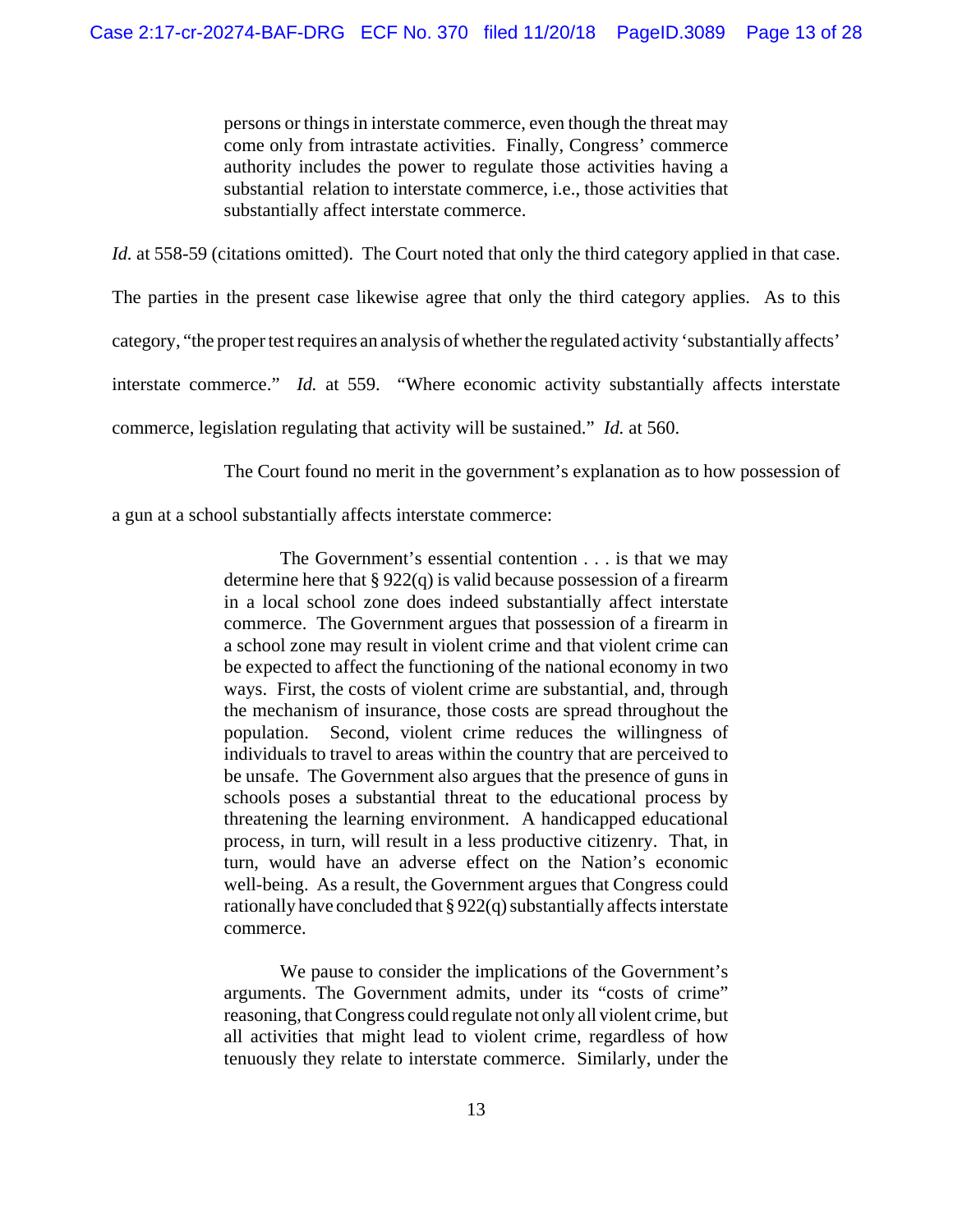Government's "national productivity" reasoning, Congress could regulate any activity that it found was related to the economic productivity of individual citizens: family law (including marriage, divorce, and child custody), for example. Under the theories that the Government presents in support of  $\S 922(q)$ , it is difficult to perceive any limitation on federal power, even in areas such as criminal law enforcement or education where States historically have been sovereign. Thus, if we were to accept the Government's arguments, we are hard pressed to posit any activity by an individual that Congress is without power to regulate.

\* \* \*

To uphold the Government's contentions here, we would have to pile inference upon inference in a manner that would bid fair to convert congressional authority under the Commerce Clause to a general police power of the sort retained by the States.

*Id.* at 563-64, 567. Additionally, the Court noted that the statute "by its terms has nothing to do with 'commerce' or any sort of economic enterprise"; that the statute "contains no jurisdictional element which would ensure, through case-by-case inquiry, that the firearm possession in question affects interstate commerce"; and that it is the states, not the federal government, that have "primary authority for defining and enforcing the criminal law." *Id.* at 561 & n.3.

In *United States v. Morrison*, 529 U.S. 598 (2000), plaintiff alleged that the two defendants raped her when the three were students at Virginia Polytechnic Institute. She sued them under the Violence Against Women Act ("VAWA"), which created a private right of action for victims of "crimes of violence motivated by gender." The district court dismissed the complaint on the grounds that Congress lacked authority, under the Commerce Clause or the Fourteenth Amendment, to enact this statute. The Fourth Circuit affirmed. In affirming the Fourth Circuit, the Supreme Court began by noting the importance of the fact that the VAWA did not regulate economic activity: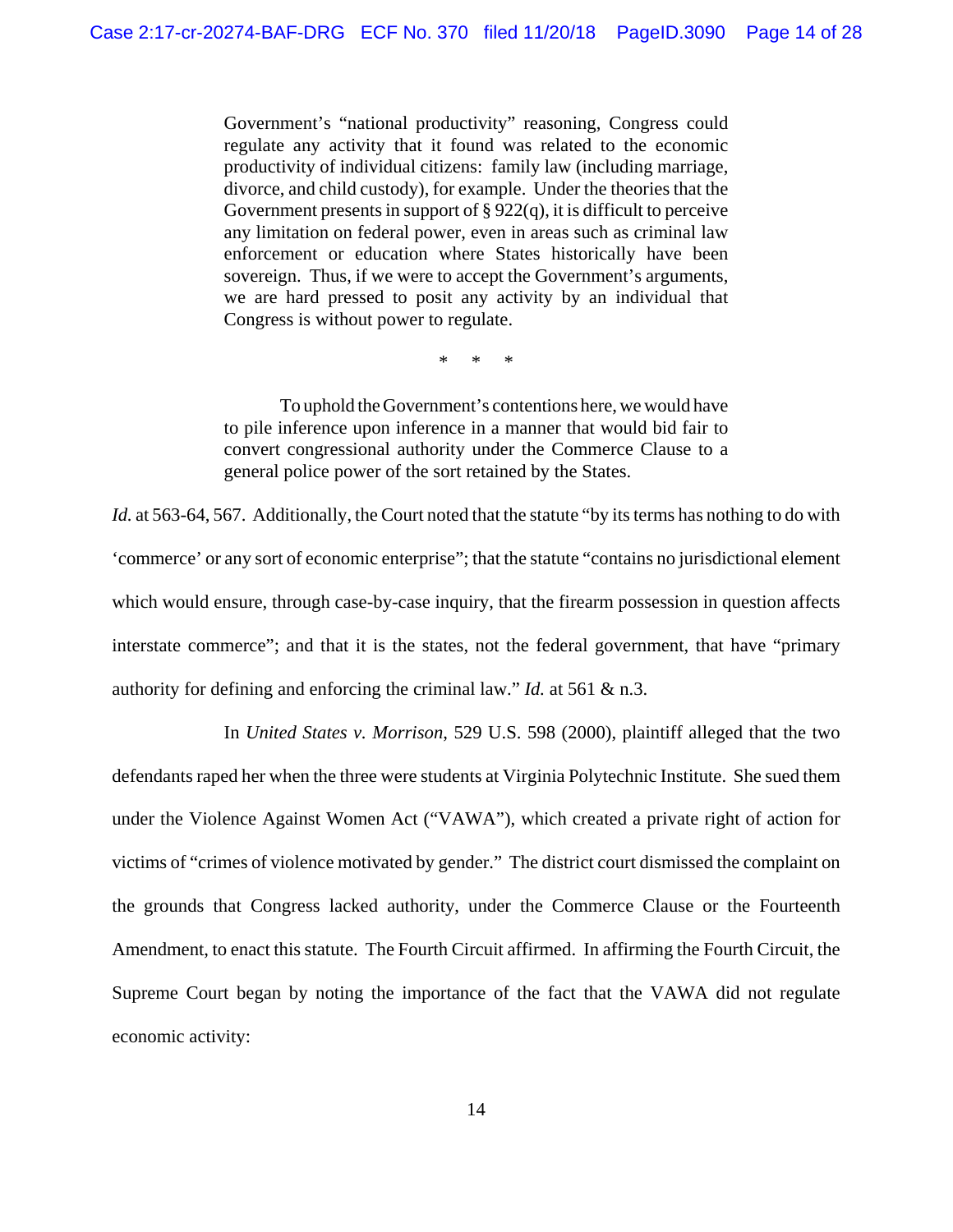*Gender-motivated crimes of violence are not, in any sense of the phrase, economic activity*. While we need not adopt a categorical rule against aggregating the effects of any noneconomic activity in order to decide these cases, *thus far in our Nation's history our cases have upheld Commerce Clause regulation of intrastate activity only where that activity is economic in nature*.

*Id.* at 613 (emphasis added). As in *Lopez*, the Court rejected the government's explanations as to

how violent crime may affect interstate commerce. The Court quotes this passage at length because

the reasoning applies equally to the present case:

In contrast with the lack of congressional findings that we faced in *Lopez*, [the VAWA] is supported by numerous findings regarding the serious impact that gender-motivated violence has on victims and their families. But the existence of congressional findings is not sufficient, by itself, to sustain the constitutionality of Commerce Clause legislation. . . .

In these cases, Congress' findings are substantially weakened by the fact that they rely so heavily on a method of reasoning that we have already rejected as unworkable if we are to maintain the Constitution's enumeration of powers. Congress found that gender-motivated violence affects interstate commerce

> "by deterring potential victims from traveling interstate, from engaging in employment in interstate business, and from transacting with business, and in places involved in interstate commerce; . . . by diminishing national productivity, increasing medical and other costs, and decreasing the supply of and the demand for interstate products." H.R. Conf. Rep. No. 103–711, at 385, U.S.Code Cong. & Admin.News 1994, pp. 1803, 1853.

Given these findings and petitioners' arguments, *the concern that we expressed in Lopez that Congress might use the Commerce Clause to completely obliterate the Constitution's distinction between national and local authority seems well founded*. The reasoning that petitioners advance seeks to follow the but-for causal chain from the initial occurrence of violent crime (the suppression of which has always been the prime object of the States' police power) to every attenuated effect upon interstate commerce. If accepted, petitioners'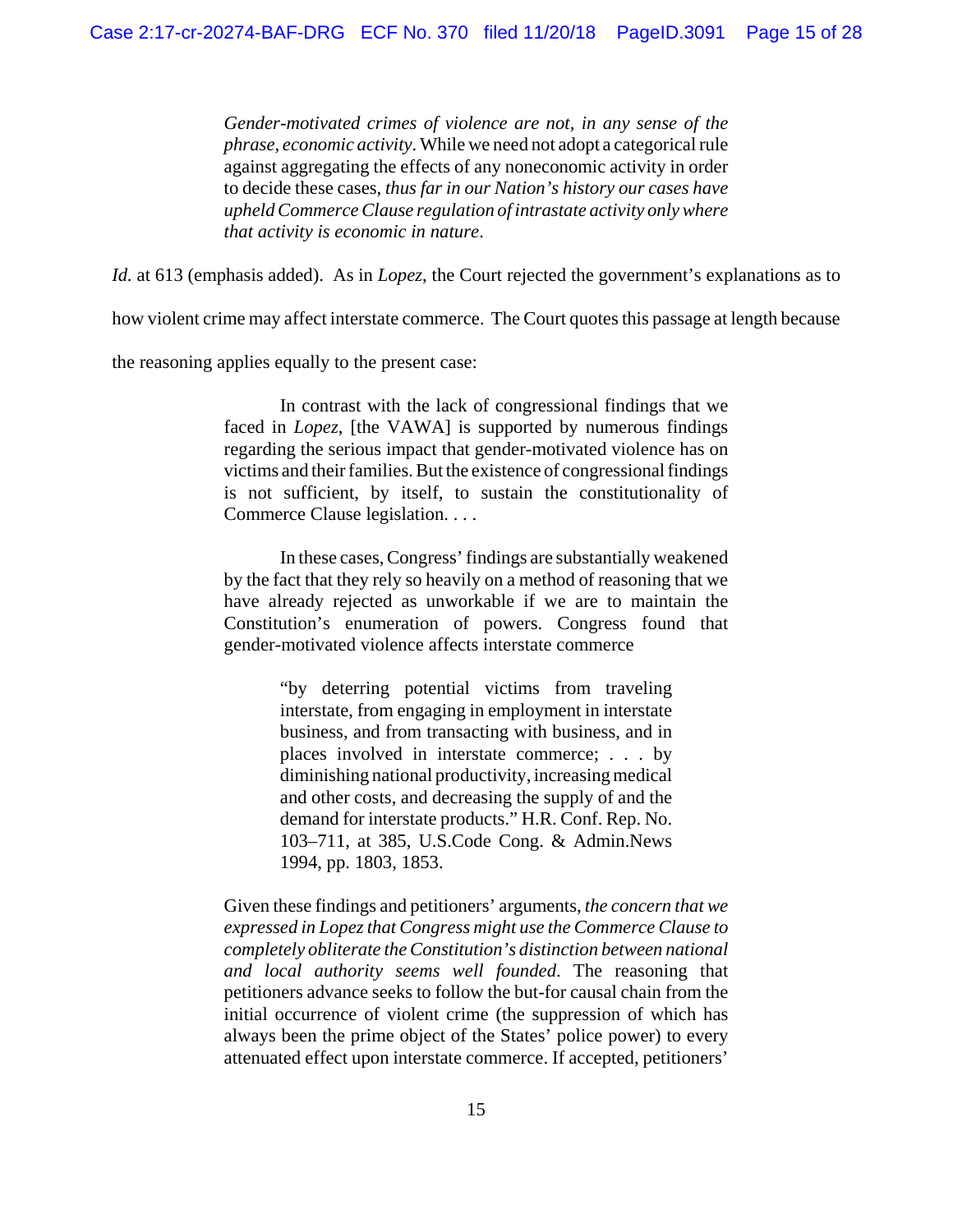reasoning would allow Congress to regulate any crime as long as the nationwide, aggregated impact of that crime has substantial effects on employment, production, transit, or consumption. Indeed, if Congress may regulate gender-motivated violence, it would be able to regulate murder or any other type of violence since gender-motivated violence, as a subset of all violent crime, is certain to have lesser economic impacts than the larger class of which it is a part.

\* \* \*

We accordingly reject the argument that Congress may regulate noneconomic, violent criminal conduct based solely on that conduct's aggregate effect on interstate commerce. *The Constitution requires a distinction between what is truly national and what is truly local*. In recognizing this fact we preserve one of the few principles that has been consistent since the Clause was adopted. The regulation and punishment of intrastate violence that is not directed at the instrumentalities, channels, or goods involved in interstate commerce has always been the province of the States. Indeed, we can think of no better example of the police power, which the Founders denied the National Government and reposed in the States, than the suppression of violent crime and vindication of its victims.

*Id.* at 614-18 (emphasis added; citations and footnotes omitted).

The Court pauses here to note an interesting point defendants make at pages 12-13 of their reply brief: The Supreme Court's decision in *Morrison*, which post-dated ratification of the ICCPR by eight years, did not mention that treaty as a possible basis for upholding the VAWA, although this argument was raised in a lengthy amicus brief that was filed with the Supreme Court by a group of international legal scholars and human rights experts. *See Brzonkala v. Morrison*, Nos. 99-0005, 99-0029 (S. Ct. 1999), Brief Amici Curiae on Behalf of International Law Scholars and Human Rights Experts in Support of Petitioners, available at https://cyber.harvard.edu/archived\_content/events/vaw/readings/library/ILSHREamicuspet.html (last visited on Nov. 14, 2018).

In *Norton v. Ashcroft*, 298 F.3d 547 (6th Cir. 2002), plaintiffs were two anti-abortion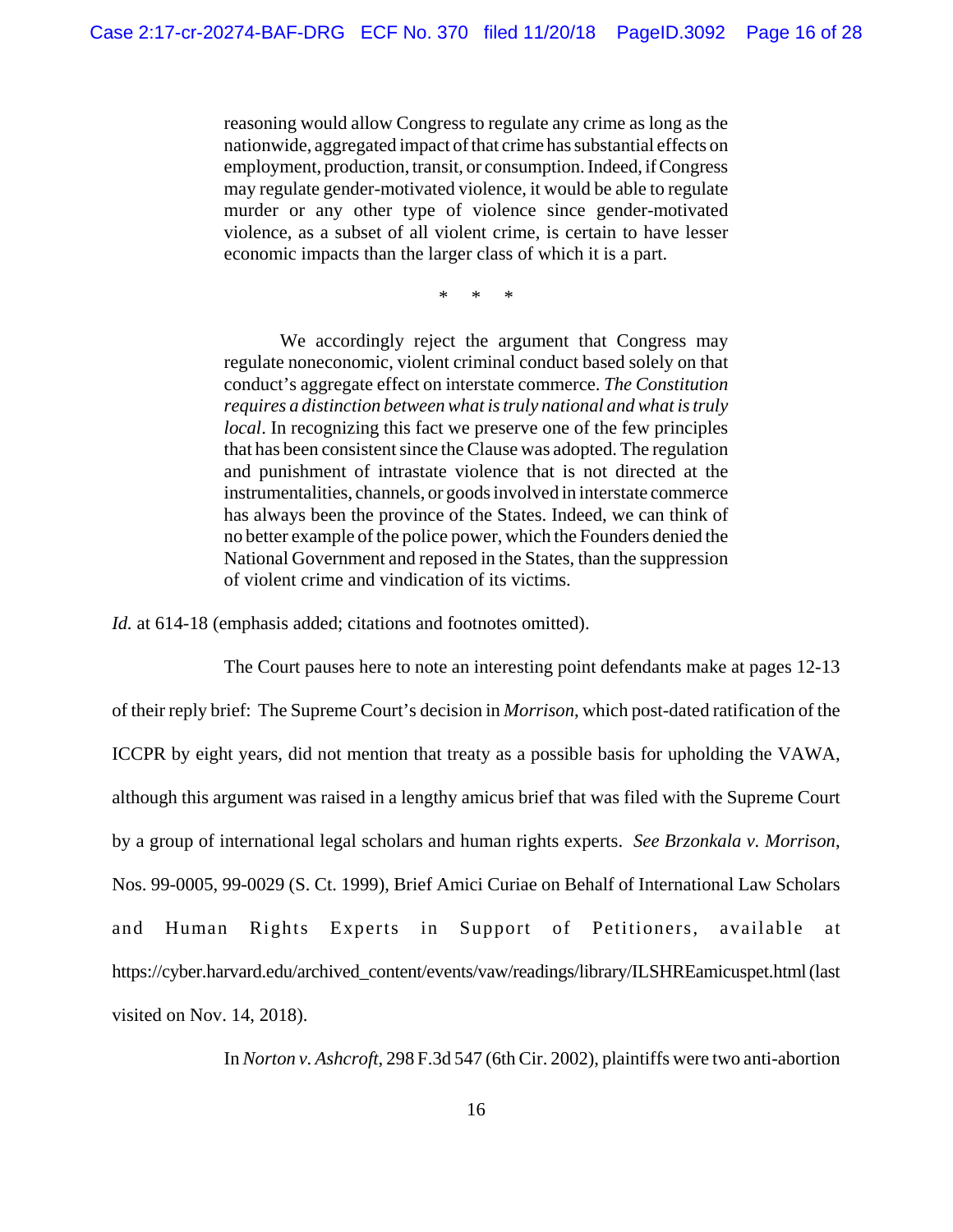protesters who protested outside a Planned Parenthood clinic. They were threatened with arrest under the Freedom of Access to Clinic Entrances Act, which prohibits the obstruction or intimidation of those seeking or providing reproductive health services. Plaintiffs brought suit to challenge the constitutionality of the statute, including on Commerce Clause grounds. In rejecting this challenge, the Sixth Circuit began by interpreting *Morrison* as identifying

> four relevant considerations: 1) the economic nature of the activity; 2) a jurisdictional element limiting the reach of the law to a discrete set of activities that has an explicit connection with, or effect on, interstate commerce; 3) express congressional findings regarding the regulated activity's effects on interstate commerce; and 4) the link between the regulated activity and interstate commerce.

*Id.* at 555-56. Regarding the first factor, the Sixth Circuit found that the regulated activity – blocking access to abortion clinics – is commercial in nature because of its direct economic effect (causing clinics to close, delaying services, persuading some doctors not to provide services, etc.). Regarding the second factor, the Sixth Circuit noted that the statute lacked a "formal jurisdictional element," but it found this to be unimportant "[i]n light of the extensive congressional findings regarding the economically disruptive effects of clinic blockades and anti-abortion violence." *Id.* at 557. These findings, which are the third factor, were contained in extensive reports made by both Senate and House committees, and also covered the fourth factor, i.e., the link between the activity and interstate commerce. For example, Congress found that there is a national commercial market for abortion services, that anti-abortion protests burden interstate commerce, that patients and physicians often travel interstate to obtain or provide abortion services, and that protests sometimes cause clinics to close and for some doctors to stop working in this field. The Sixth Circuit concluded:

In addition to the documented economic disruption of clinic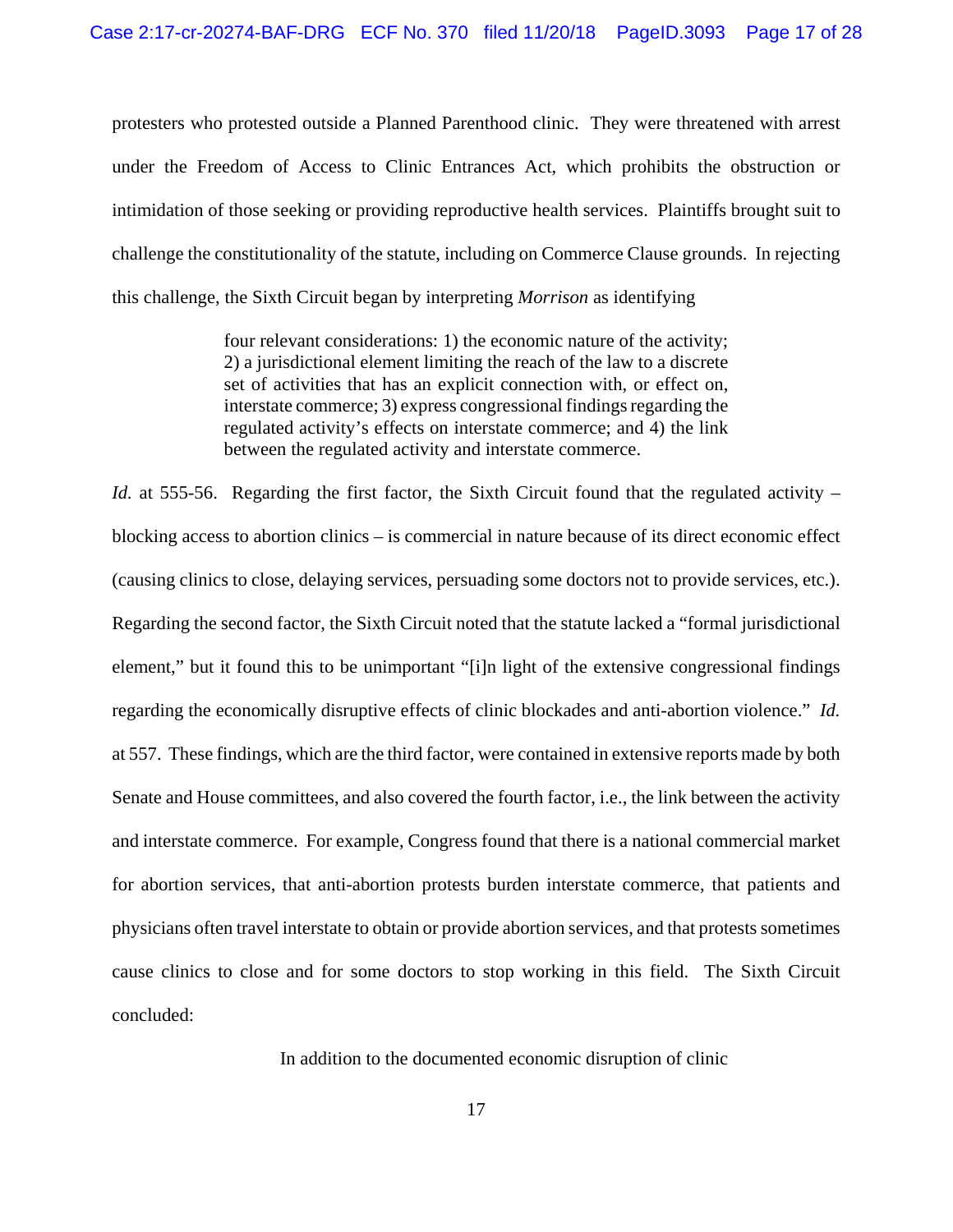blockades and violent protests, Congress also found that this conduct was driven by a nationally unified and nationally coordinated anti-abortion movement. Congress found that many of these activities were organized and directed across state lines, and that the problem was increasingly beyond the scope of local and state authorities. H.R.Rep. No. 103–306, at 9, U.S.C.C.A.N., at 706.

Given the detailed congressional record, we are satisfied that Congress had a rational basis to conclude that the activities prohibited by the Act disrupted the national market for abortion-related services and decreased the availability of such services. Considered along with the other *Morrison* factors, we hold that Congress validly enacted the Act pursuant to its Commerce Clause power.

*Id.* at 559 (citation omitted).

In *Gonzales v. Raich*, 545 U.S. 1 (2005), plaintiffs were California residents who used marijuana for medical reasons, as allowed by that state's Compassionate Use Act. One of the plaintiffs grew her own marijuana plants, while the other received her marijuana free of charge from two caregivers. After the DEA confiscated plaintiffs' marijuana, plaintiffs sought an injunction prohibiting the United States from enforcing the Controlled Substances Act ("CSA") "to the extent it prevents them from possessing, obtaining, or manufacturing cannabis for their personal medical use." *Id.* at 7. The district court denied the injunction, but the Ninth Circuit reversed, finding that Congress could not regulate "the intrastate, noncommercial cultivation and possession of cannabis for personal medical purposes." *Id.* at 8.

The Supreme Court reversed. As in *Lopez* and *Morrison*, the Court began by noting that only the third category of Commerce Clause regulation was at issue, i.e., the "power to regulate activities that substantially affect interstate commerce." *Id.* at 17. The Court then rejected plaintiffs' argument, finding "striking similarities" with *Wickard*:

*Wickard* thus establishes that Congress can regulate purely intrastate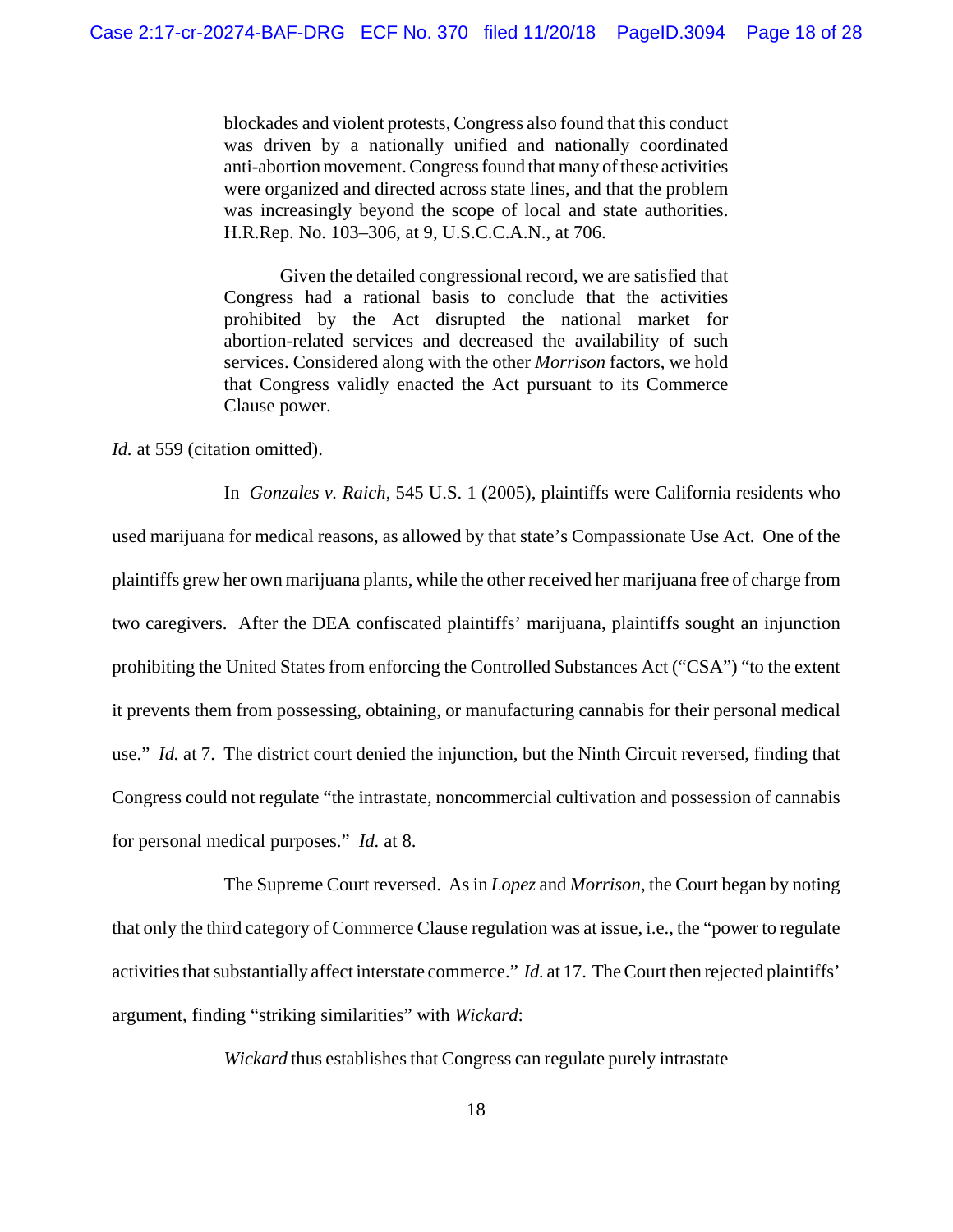activity that is not itself "commercial," in that it is not produced for sale, if it concludes that failure to regulate that class of activity would undercut the regulation of the interstate market in that commodity.

The similarities between this case and *Wickard* are striking. Like the farmer in *Wickard*, respondents are cultivating, for home consumption, a fungible commodity for which there is an established, albeit illegal, interstate market. . . . In both cases, the regulation is squarely within Congress' commerce power because production of the commodity meant for home consumption, be it wheat or marijuana, has a substantial effect on supply and demand in the national market for that commodity.29

\_\_\_\_\_\_\_\_\_\_\_\_\_\_\_\_\_

*Id.* at 18-19 & n.29. The Court rejected plaintiffs' argument that the statute could not be applied to them because Congress had not made any findings that their intrastate cultivation and possession of marijuana affected interstate commerce: "We need not determine whether respondents' activities, taken in the aggregate, substantially affect interstate commerce in fact, but only whether a 'rational basis' exists for so concluding." *Id.* at 22. The Court noted that "Congress did make findings regarding the effects of intrastate drug activity on interstate commerce." *Id.* at 21 n.32. Further, "[g]iven the enforcement difficulties that attend distinguishing between marijuana cultivated locally and marijuana grown elsewhere, and concerns about diversion into illicit channels, we have no difficulty concluding that Congress had a rational basis for believing that failure to regulate the intrastate manufacture and possession of marijuana would leave a gaping hole in the CSA." *Id.* at 22 (citation and footnote omitted). The Court went on to distinguish *Lopez* and *Morrison*:

> Unlike those at issue in *Lopez* and *Morrison*, the activities regulated by the CSA are quintessentially economic. "Economics" refers to

 $29$  To be sure, the wheat market is a lawful market that Congress sought to protect and stabilize, whereas the marijuana market is an unlawful market that Congress sought to eradicate. This difference, however, is of no constitutional import. It has long been settled that Congress' power to regulate commerce includes the power to prohibit commerce in a particular commodity.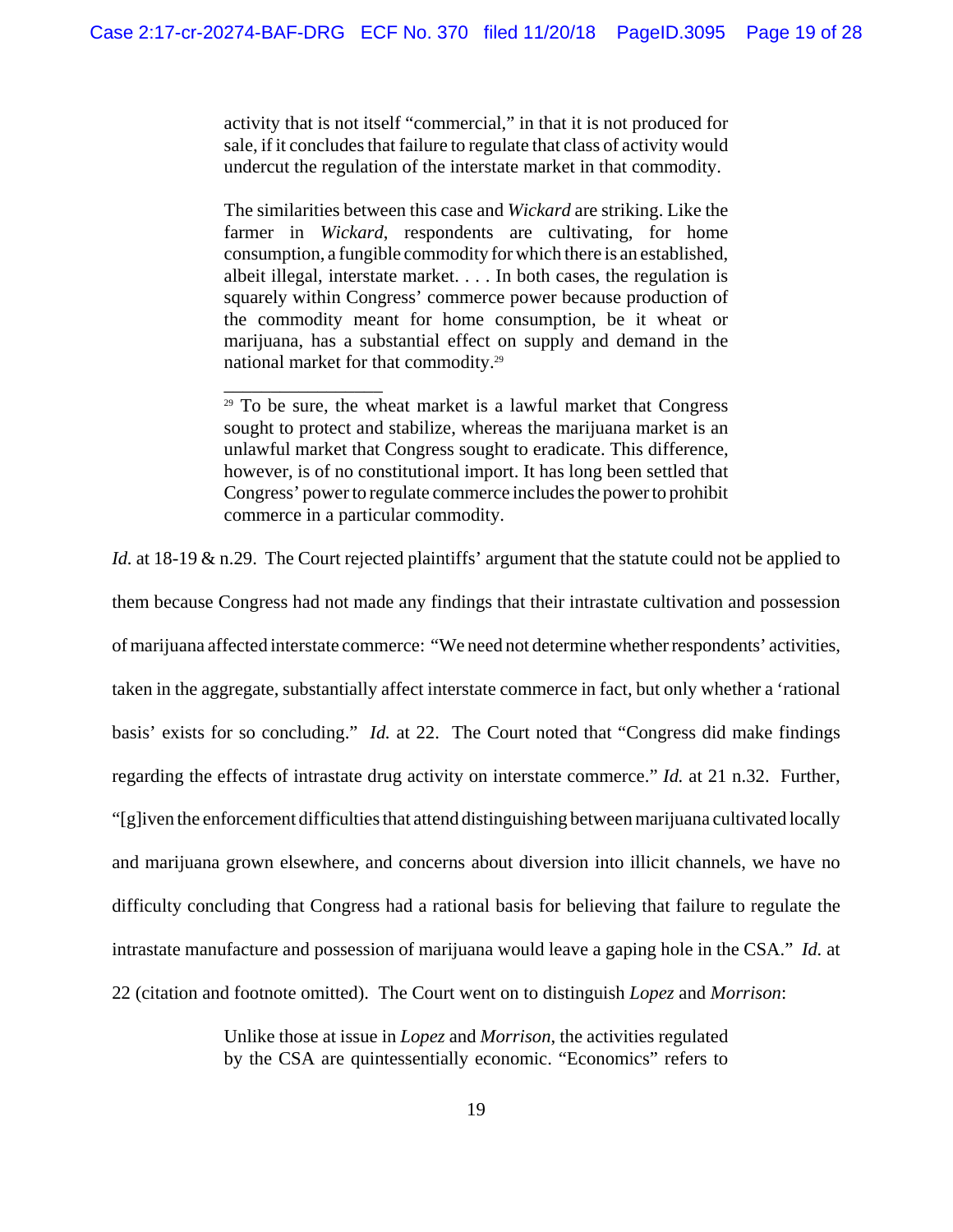"the production, distribution, and consumption of commodities." Webster's Third New International Dictionary 720 (1966). The CSA is a statute that regulates the production, distribution, and consumption of commodities for which there is an established, and lucrative, interstate market. Prohibiting the intrastate possession or manufacture of an article of commerce is a rational (and commonly utilized) means of regulating commerce in that product.

*Id.* at 25-26 (footnote omitted).

In *United States v. Chambers*, 441 F.3d 438 (6th Cir. 2006), defendant was convicted of possessing child pornography – Polaroid photos he had taken himself and kept at home. On appeal, he argued that the statute was unconstitutional as applied to him because his "homegrown" pornography had no effect on interstate commerce. The Sixth Circuit rejected this argument based on *Raich*, reasoning that both marijuana and child pornography are "fungible commodities" for which there is an interstate market. *Id.* at 455.

Finally, in *Taylor v. United States*, 136 S. Ct. 2074 (2016), defendant was convicted under the Hobbs Act of robbing two marijuana dealers in Virginia. That statute "makes it a crime for a person to affect commerce, or to attempt to do so, by robbery." *Id.* at 2077. In an effort to overturn his conviction, defendant argued that the government had not proven any effect on interstate commerce. The Court noted that the Commerce Clause permits Congress to regulate three categories of activity and, as in the other cases discussed above, it focused on the third category, i.e., those with a substantial effect on interstate commerce. The Court then reiterated the following statement from *Morrison*: "While this final category is broad, 'thus far in our Nation's history our cases have upheld Commerce Clause regulation of intrastate activity only where that activity is economic in nature.'" *Id.* at 2079-80 (quoting *Morrison*, 529 U.S. at 613). The Court went on to say that "the activity at issue, the sale of marijuana, is unquestionably an economic activity," and it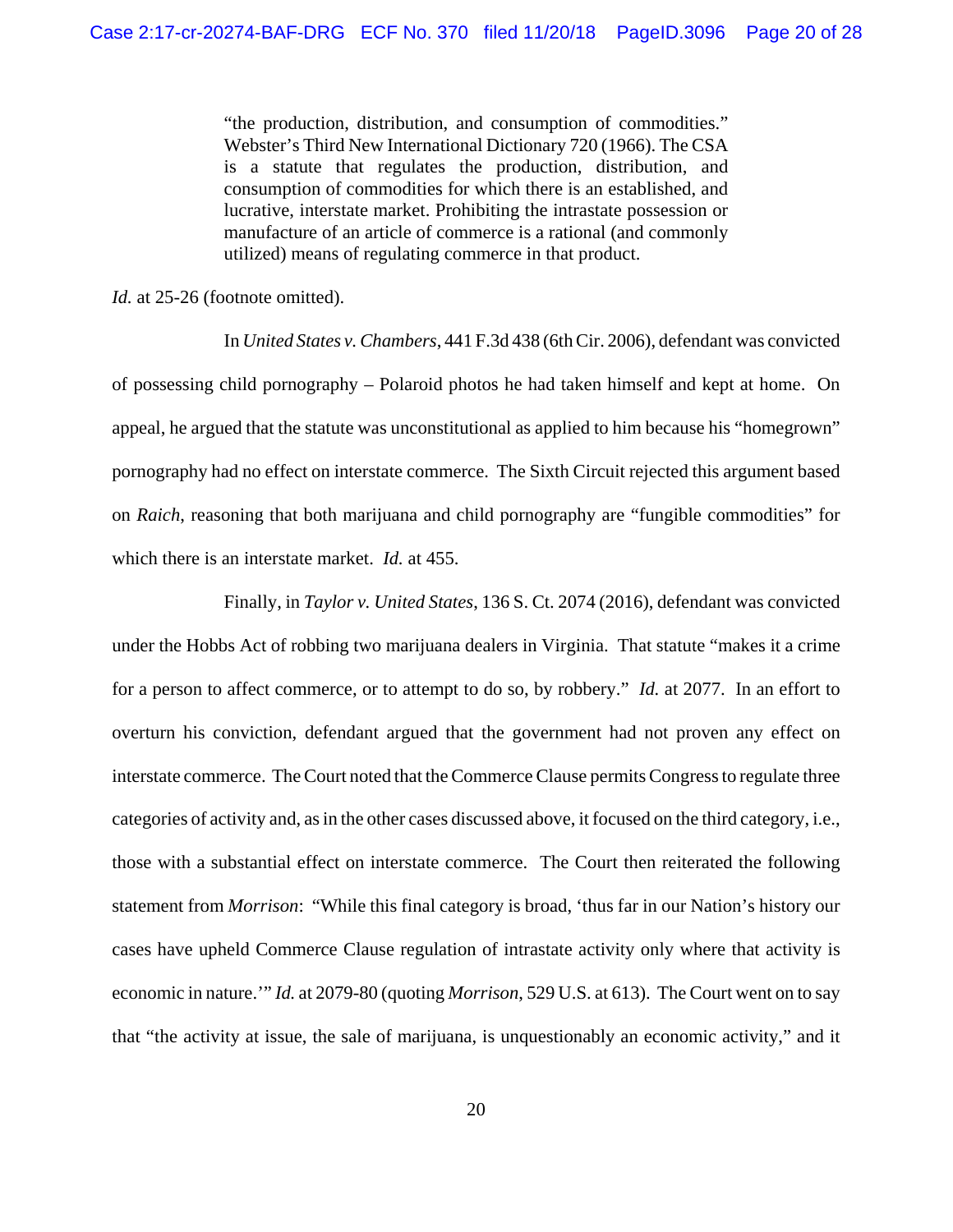upheld the statute, and defendant's conviction, because

[u]nder *Raich*, the market for marijuana, including its intrastate aspects, is "commerce over which the United States has jurisdiction." It therefore follows as a simple matter of logic that a robber who affects or attempts to affect even the intrastate sale of marijuana grown within the State affects or attempts to affect commerce over which the United States has jurisdiction.

*Id.* at 2080.

### **2.** *Discussion*

In deciding whether Congress has used its legislative power permissibly under the Commerce Clause, the cases instruct to first evaluate the economic nature of the regulated activity. In the present case, the government has failed to show that FGM is a commercial activity. It claims that "[l]ike child pornography and marijuana, an interstate market exists for FGM." Gov't's Br. at 32. Yet the government's only evidence of such a market is the fact that it has alleged nine FGM victims in the present case, five of whom were brought to Michigan from neighboring states. *Id.* at 39. This is not a market, but a small number of alleged victims. If there is an interstate market for FGM, why is this the first time the government has ever brought charges under this 1996 statute?<sup>7</sup> The government's attempt to show that there is an interstate market for FGM falls flat; its comparison to the multi-billion-dollar interstate markets for marijuana and pornography is unsupported and unconvincing.

 $7$  The government indicates that there was one other FGM prosecution in 2005, in which the two defendants allegedly "offered to perform FGM on two minor girls for \$8,000." Gov't's Br. at 41 n.33. However, this offer was to an undercover agent, not parents seeking this service, and the defendants pled guilty to child pornography charges. The government's only other argument for a commercial aspect of FGM is Senator Wellstone's comment in 1995 that the FGM statute would deter "medical professionals, some of whom reportedly have been offered as much as \$3,000 to perform mutilations on young girls." *Id.* at 40 n.31. The government has offered no evidence of money changing hands for such mutilations.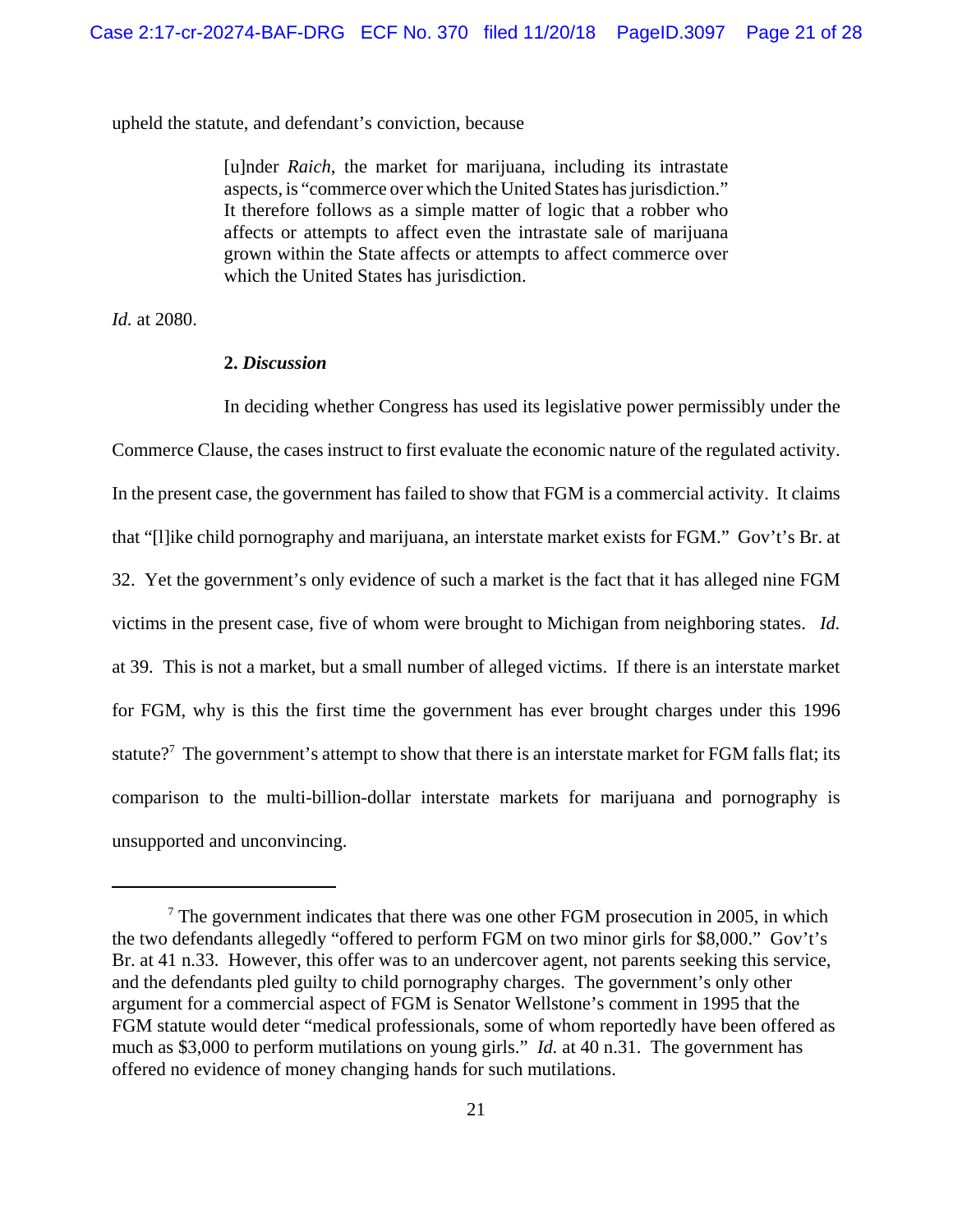The government also contends that FGM is "an illegal form of healthcare," and since Congress can regulate healthcare, it can regulate FGM. In an effort to show that FGM is a form of healthcare, the government points to the fact that two of the defendants are physicians, that the procedure was performed at a medical clinic, and that Dr. Nagarwala "used commercially-sold medical tools and supplies," including Valium, a "schedule VI controlled substance, federally regulated as a commercial product." *Id.* at 38. The comparison of FGM to healthcare is unsuitable. FGM is a form of physical assault, not anything approaching a healthcare service. The cases the government cites in this section of its brief dealt with abortion services and healthcare generally, *id.* at 37, which bear no resemblance to the crime of mutilating girls' genitalia.

The government further asserts that "like the legislation at issue in *Raich*, Congress has enacted a comprehensive regulatory regime to eradicate FGM." *Id.* at 33. The regulatory regime at issue in *Raich* is the Comprehensive Drug Abuse Prevention and Control Act and implementing regulations. This statute covers drug treatment (Title I), drug control and enforcement (Title II), and drug importation (Title III). Title II, which classifies a long list of drugs in one of five schedules, sets "strict requirements regarding registration, labeling and packaging, production quotas, drug security, and recordkeeping." *Raich*, 545 U.S. at 14. There is no comparable "regulatory regime" for FGM, but simply a ban on the practice. In *Raich*, the Supreme Court noted that "[e]conomics refers to the production, distribution, and consumption of commodities," and found that the CSA "regulates the production, distribution, and consumption of commodities for which there is an established, and lucrative, interstate market." *Id.* at 25-26. No such comparison can be made with FGM.

FGM cannot, by any stretch of the imagination, be classified as an economic or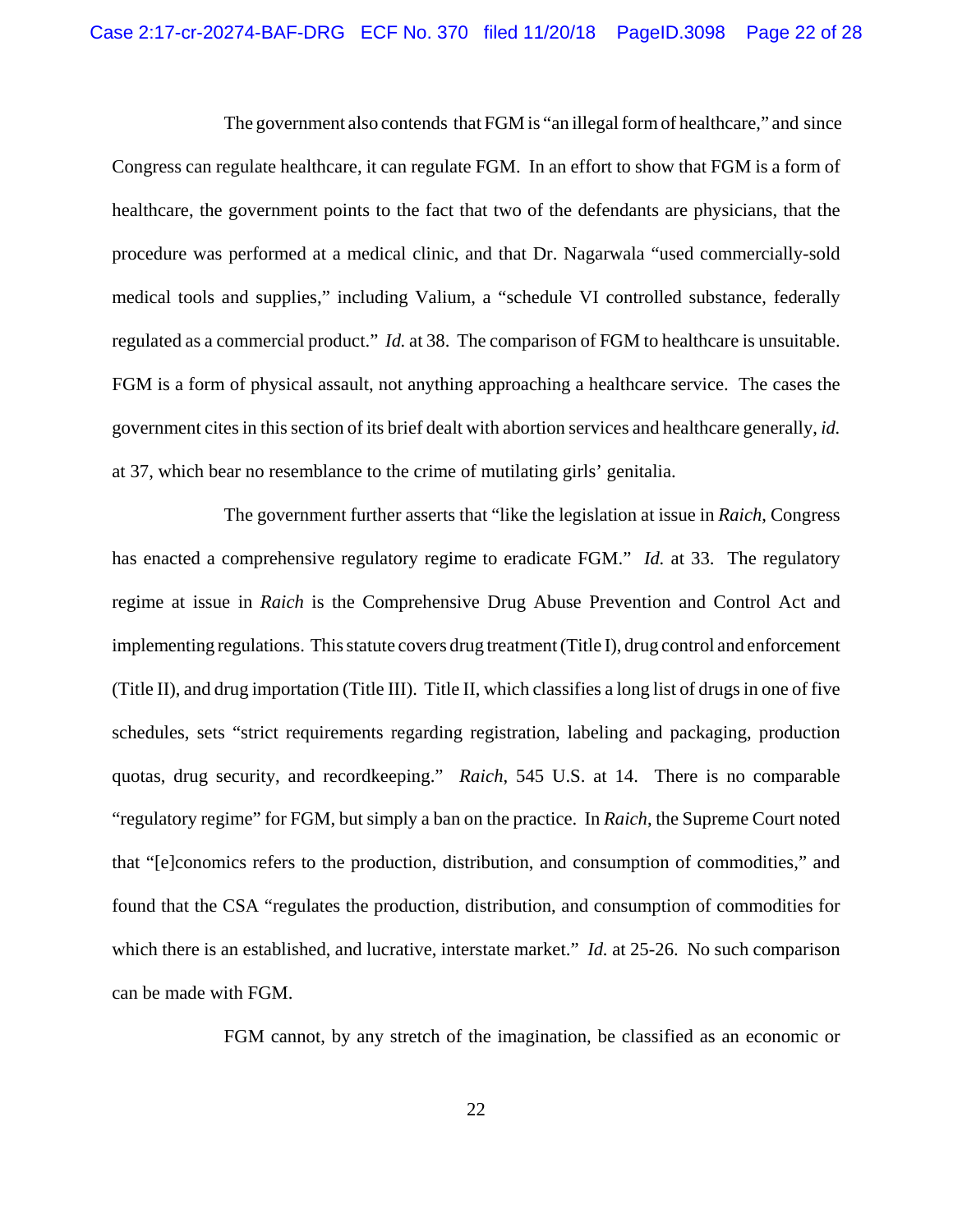commercial activity. There is no suggestion that the procedure is done for money, aside from the unsupported comment made years ago by Senator Wellstone. *See supra* note 7. Nor is there any suggestion that this "service" is offered within anything approaching an established interstate market, as exists for illegal drugs and pornography. Committing FGM is comparable to possessing a gun at school, i.e., a criminal act that "has nothing to do with commerce or any sort of economic enterprise." *Lopez*, 514 U.S. at 561. Nor can the Court distinguish FGM from gender-motivated crimes of violence, which the Supreme Court noted in *Morrison* "are not, in any sense of the phrase, economic activity." 529 U.S. at 613. Even assuming that FGM is a wide-spread practice within the United States (a fact the government has not established), it cannot be as wide-spread as violence against women. If, as the Supreme Court found in *Morrison*, rape and other forms of sexual assault against women are not economic or commercial activity, and therefore not part of an interstate market, no different conclusion can be reached concerning FGM, which is another form of genderrelated violence.

The second factor the Court must consider is whether the statute contains "a jurisdictional element limiting the reach of the law to a discrete set of activities that has an explicit connection with, or effect on, interstate commerce." *Norton*, 298 F.3d at 555-56. There is no jurisdictional element in the FGM statute, which does not require any proof that the victims or the provider traveled in, or had any effect on, interstate commerce.

The cases indicate that the absence of a jurisdictional element is unimportant if there are sufficient congressional findings (third factor) or other evidence (fourth factor) of a substantial effect on interstate commerce. In the present case, however, there are no congressional findings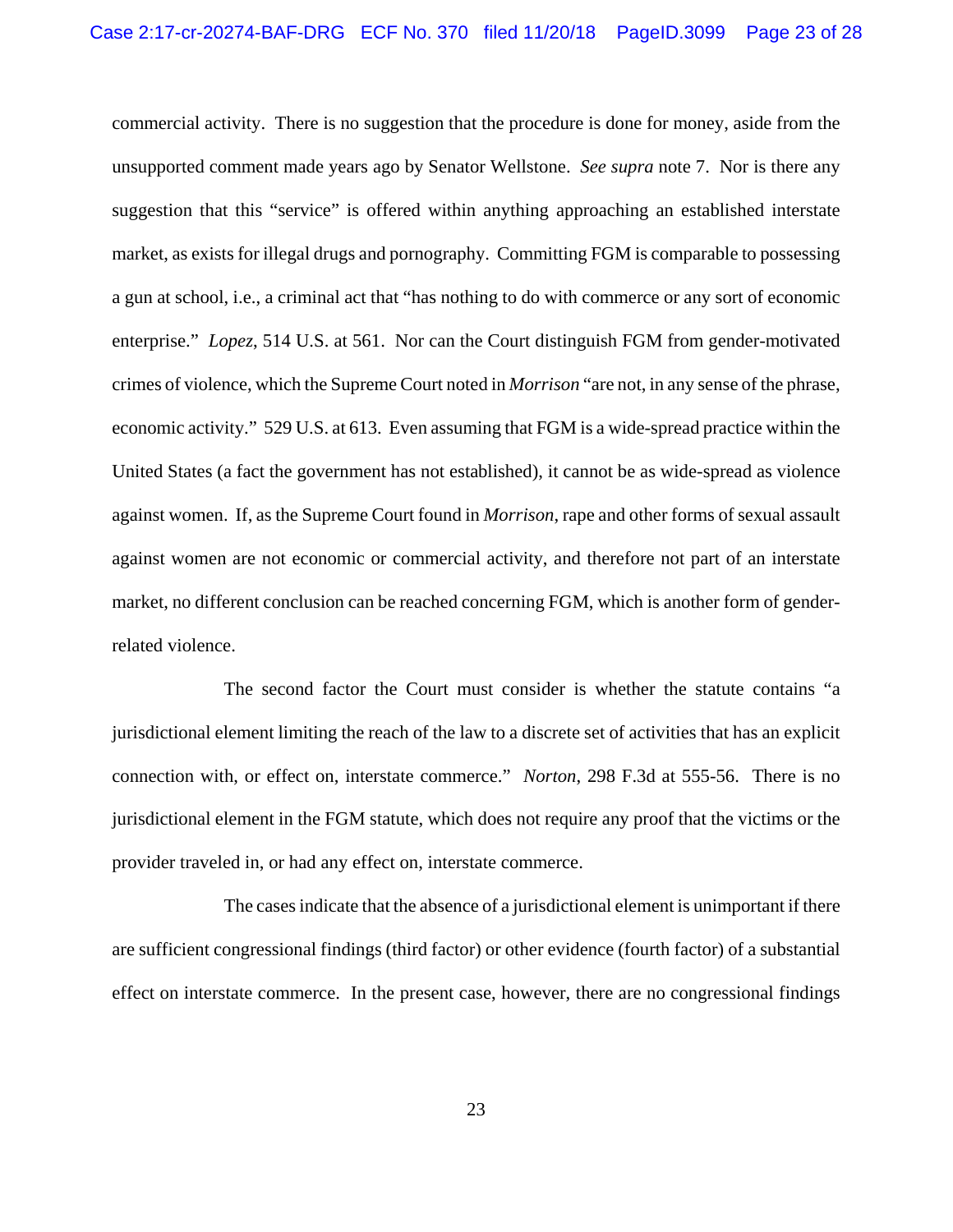other than the pro forma ones that accompanied passage of the statute.<sup>8</sup> However, these are not findings as much as unsupported conclusions, and they do not begin to compare with the extensive findings made, for example, by both houses of Congress in *Norton*, *Raich*, and *Perez*. Nor are these the type of detailed, record-based findings that "would enable us to evaluate the legislative judgment that the activity in question substantially affected interstate commerce, even though no such substantial effect was visible to the naked eye." *Lopez*, 514 U.S. at 563.

The Court next comes to the fourth factor, "the link between the regulated activity and interstate commerce," *Norton*, 298 F.3d at 556, i.e., whether there is a rational basis for finding

The Congress finds that:

(1) the practice of female genital mutilation is carried out by members of certain cultural and religious groups within the United States;

(2) the practice of [FGM] often results in the occurrence of physical and psychological health effects that harm the women involved;

(3) such mutilation infringes upon the guarantees of rights secured by Federal and State law, both statutory and constitutional;

(4) the unique circumstances surrounding the practice of [FGM] place it beyond the ability of any single State or local jurisdiction to control;

(5) the practice of [FGM] can be prohibited without abridging the exercise of any rights guaranteed under the first amendment to the Constitution or under any other law; and

(6) Congress has the affirmative power under section 8 of article I, the necessary and proper clause, section 5 of the fourteenth Amendment, as well as under the treaty clause, to the Constitution to enact such legislation.

 $8$  These findings, which appear in the "historical and statutory notes" of  $\S$  116, state: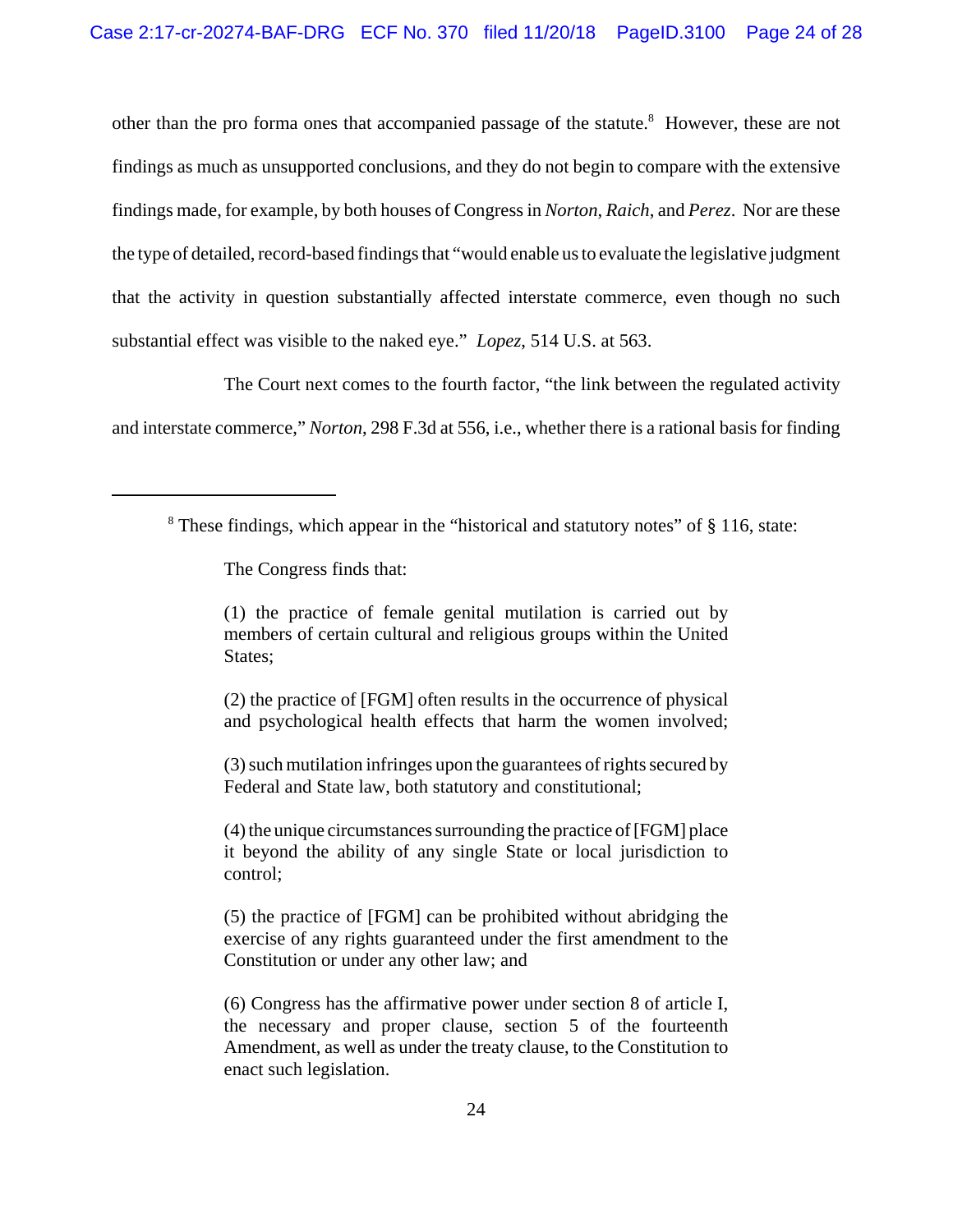that FGM has a substantial effect on interstate commerce. Here the government's argument amounts to this: there is a market for FGM, and even if defendants' activities have only a slight effect on that market, Congress can regulate it just as in *Wickard*, *Raich*, and *Chambers*. That is, the government seems to concede that it cannot show that defendants, by performing FGM and/or aiding and abetting and/or conspiring to do so, had a substantial effect on interstate commerce. But, the argument continues, because Congress can regulate the "market" for this service, it can also regulate defendants' activities in that market, regardless of how trivial their impact individually may be on the market as a whole. For the reasons stated above, the Court rejects this argument. There is no evidence that FGM is a commercial activity, and there is no evidence that anyone beyond the mothers of the nine girls alleged in the third superseding indictment is in the market for this "service."

Finally, the government asserts that only a federal statute can deal with FGM because, as Congress asserted in its fourth finding, "the unique circumstances surrounding the practice of female genital mutilation place it beyond the ability of any single State or local jurisdiction to control." *See supra* note 8. This argument fails for at least two reasons. First, the Commerce Clause allows Congress to regulate commercial activity that has a substantial effect on interstate commerce, not activity that is "beyond the ability of any single State or local jurisdiction to control." Second, the government informs the Court that twenty-seven states have passed FGM statutes, *see* Gov't's Ex. 20, and nothing prevents the others from doing so. Further, counsel for the government argued during the December 5, 2017, hearing on defendants' motion to dismiss one of the counts of the second superseding indictment that FGM is criminal sexual conduct because it involves unlawful touching and penetration. If that is correct, then FGM could already be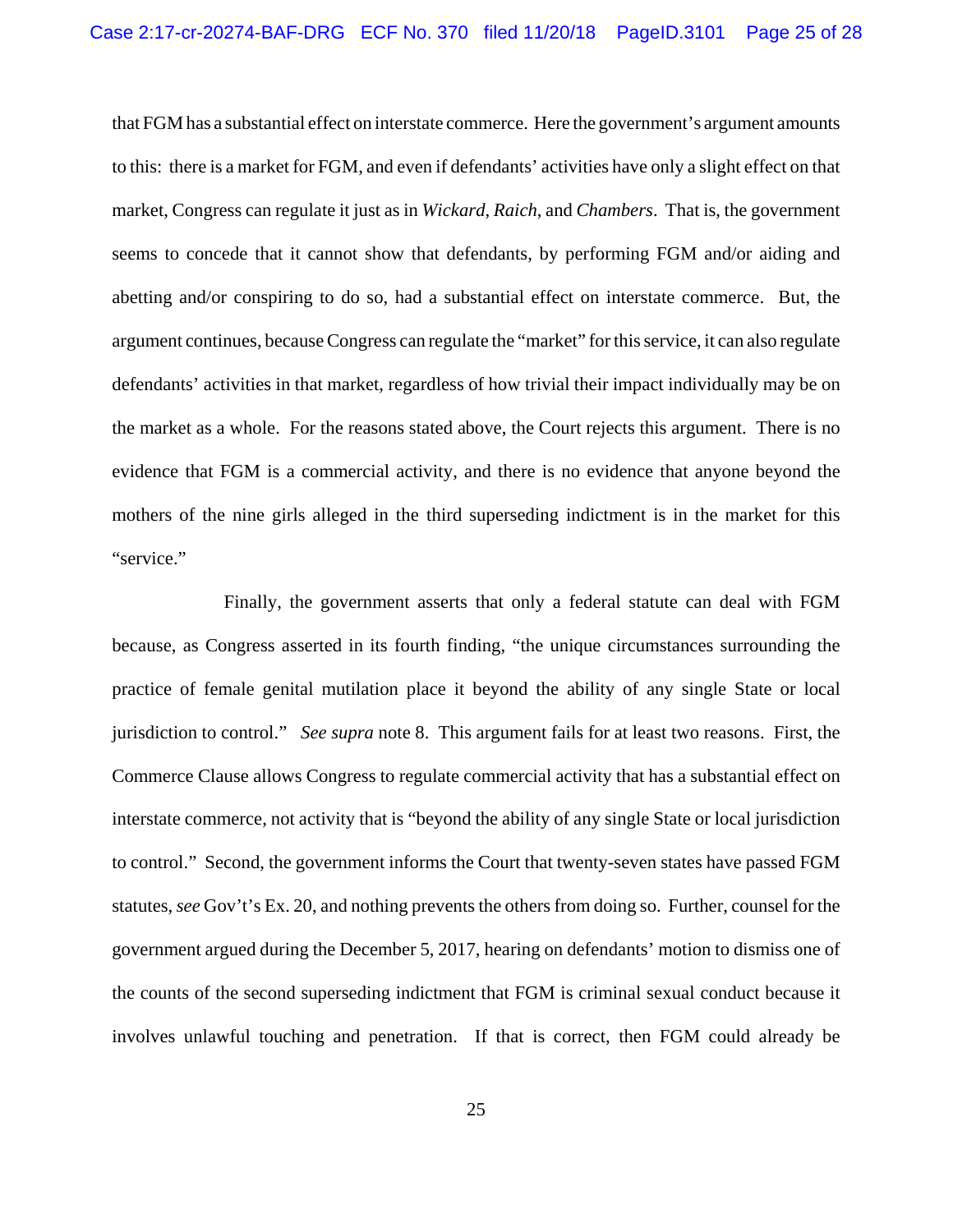prosecuted in every state under existing criminal sexual conduct statutes, to say nothing of battery or child abuse statutes. The government's suggestion that "those seeking the procedure [can] travel to refuge states where the practice is not prohibited" is simply false. Gov't's Br. at 33, 43. No state offers refuge to those who harm children.

# *Conclusion*

Having reviewed  $\S 116(a)$  with the greatest possible deference, the Court concludes that it is unconstitutional. Congress had no authority to pass this statute under either the Necessary and Proper Clause or the Commerce Clause.

The Necessary and Proper Clause does permit Congress to pass legislation to enforce treaty obligations, but there must be a rational relationship between the two. In the present case, there is no such relationship between the ICCPR and the FGM statute. Article 3 calls for "the equal right of men and women to the enjoyment of all civil and political rights set forth in the present Covenant," while Article 24 calls for protection of children without discrimination based on "race, colour, sex, language, religion, national or social origin, property or birth." Neither article is rationally related to the FGM statute, which prohibits the mutilation of girls' genitalia. Even if it could be argued that the statute rationally seeks to implement a provision of the ICCPR, Congress may not enact such a statute because, as the Supreme Court has stated, the federal government has no "plenary police power," *Lopez*, 514 U.S. at 566, and "the clearest example of traditional state authority is the punishment of local criminal activity." *Bond*, 572 U.S. at 858. Federalism concerns demand that this division of authority between the federal and state governments be respected. No treaty – and no statute enacted to implement a treaty – may upset this balance.

Nor was enactment of the FGM statute a permissible exercise of congressional power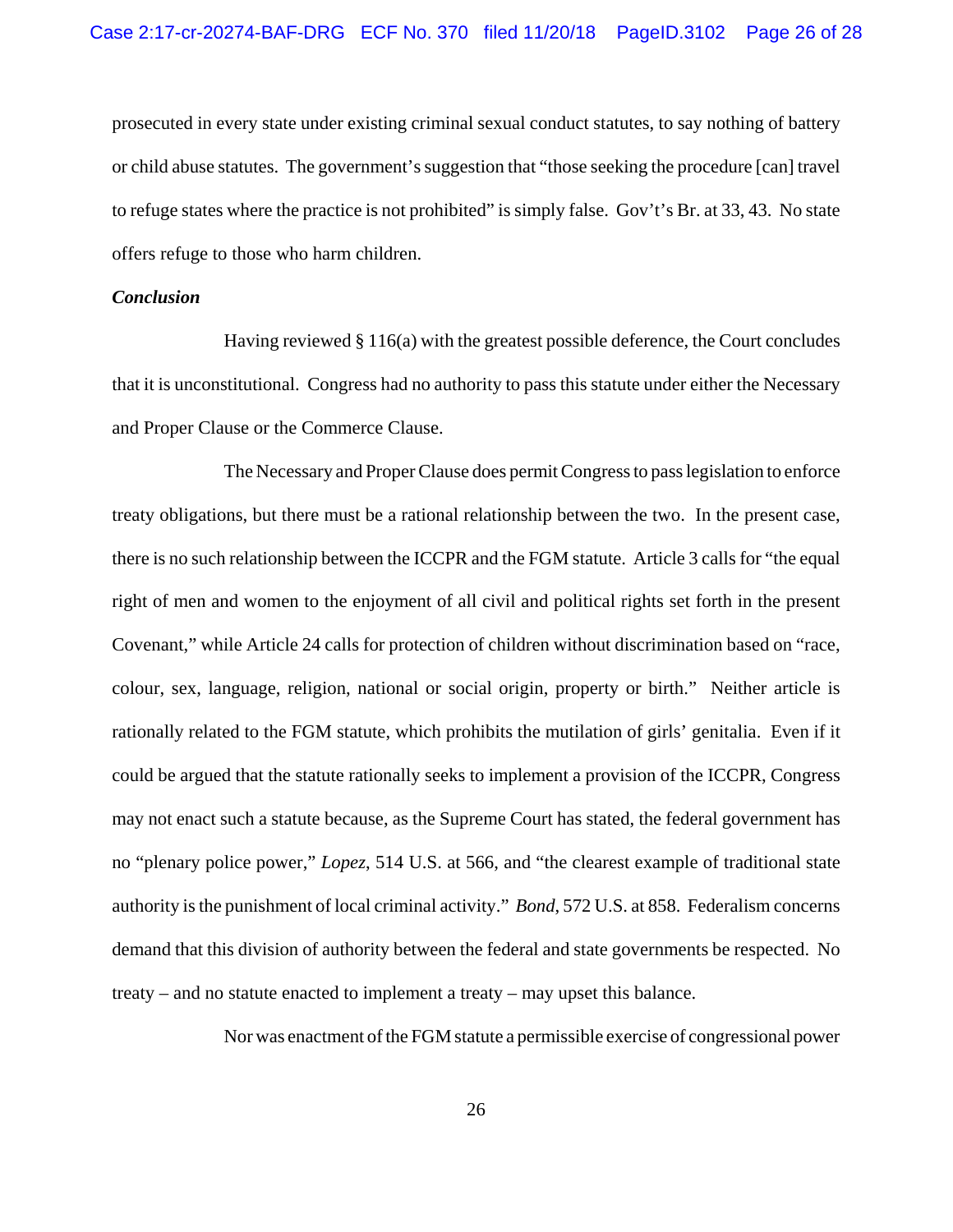under the Commerce Clause. That clause permits Congress to regulate activity that is commercial or economic in nature and that substantially affects interstate commerce either directly or as part of an interstate market that has such an effect. The government has not shown that either prong is met. There is nothing commercial or economic about FGM. As despicable as this practice may be, it is essentially a criminal assault, just like the rape at issue in *Morrison*. Nor has the government shown that FGM itself has any effect on interstate commerce or that a market exists for FGM beyond the mothers of the nine victims alleged in the third superseding indictment. There is, in short, no rational basis to conclude that FGM has any effect, to say nothing of a substantial effect, on interstate commerce. The present case cannot be distinguished from *Lopez* or *Morrison*. As in those cases, FGM is a crime that could be prosecuted under state law. FGM is not part of a larger market and it has no demonstrated effect on interstate commerce. The Commerce Clause does not permit Congress to regulate a crime of this nature.

As the Supreme Court has stated, "[a] criminal act committed wholly within a State 'cannot be made an offence against the United States, unless it have some relation to the execution of a power of Congress, or to some matter within the jurisdiction of the United States.'" *Bond*, 572 U.S. at 854 (quoting *United States v. Fox*, 95 U.S. 670, 672 (1878)). For the reasons stated above, the Court concludes that Congress had no authority to enact 18 U.S.C. § 116(a) under either grant of power on which the government relies. Therefore, that statute is unconstitutional. Accordingly,